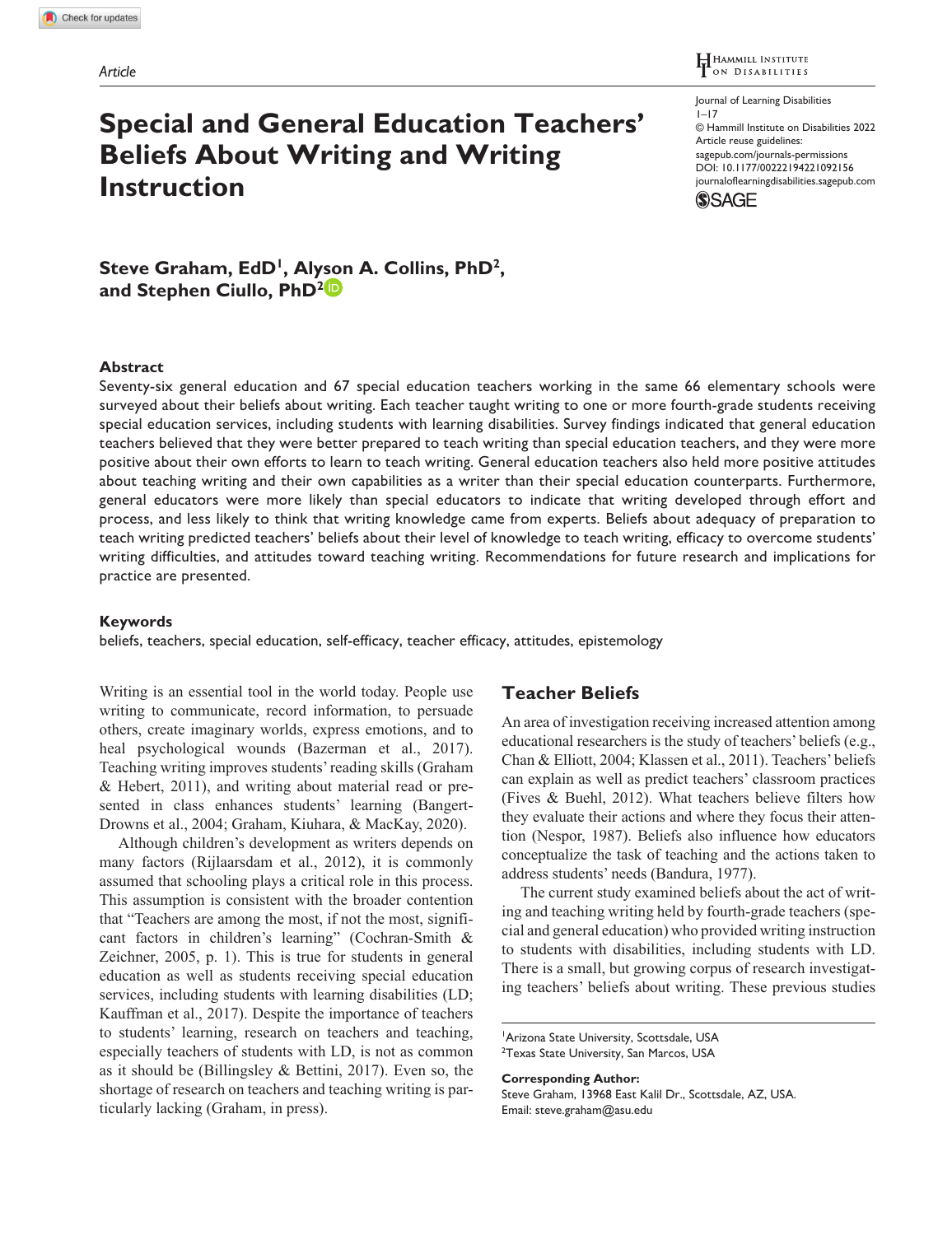examined general educators' beliefs about (a) their *preparation* to teach writing (Brindle et al., 2016; De Smedt et al., 2016; Dockrell et al., 2016; Gilbert & Graham, 2010; Rietdijk et al., 2018; Simmerman et al., 2012), (b) *selfefficacy* to teach writing (e.g., Brindle et al., 2016; De Smedt et al., 2016; Graham, Hsiang, et al., in press; Graham, Harris, Fink, & MacArthur, 2001; Hsiang et al., 2020; Hsiang & Graham, 2016; McMaster et al., 2020; Rietdijk et al., 2018), (c) *attitudes* about teaching writing (Cutler & Graham, 2008; De Smedt et al., 2016; Dockrell et al., 2016; Ekholm et al., 2018; Gilbert & Graham, 2010), and (d) *epistemological beliefs* about writing development and knowledge (e.g., Brindle et al., 2016; Hsiang et al., 2020; McCarthy & Mkhize, 2013; McMaster et al., 2020; Ritchey et al., 2015). Only one study to our knowledge studied special education teachers' beliefs about writing. This investigation (Graham et al., 2021) included teachers of children who were deaf and/or hearing impaired.

# **Exploring Teacher Beliefs: The Present Study**

This investigation examined if special and general education teachers hold different beliefs about writing and teaching writing. Each participating teacher in this study taught writing to one or more fourth-grade children with disabilities (i.e., LD, emotional behavioral difficulties, other health impairments). Depending on the school district where these teachers taught, 38% to 51% of the students with disabilities they instructed were identified as LD. Students with LD experience considerable difficulty writing, as do other students writing difficulties (Graham et al., 2016; Graham, Hebert, et al., 2020). For example, in a recent meta-analysis (Graham et al., 2017), students with LD scored lower than their typically developing classroom peers on every measure of writing administered (e.g., scores for writing quality were a full standard deviation lower). Improving writing outcomes for students with LD requires that both general and special educators are well prepared to teach writing to these students, hold positive views about their efficacy to teach them to write, possess positive attitudes about writing, and believe that their students can acquire strong writing skills. These teacher attributes are essential if teachers, general and special, are to maximize the writing capabilities of students with LD and other students with disabilities.

The general and special educators in the current study taught in the same schools, providing a degree of control for the influence of contextual factors. We specifically queried the two groups of teachers about their beliefs about: (a) their *preparation* for teaching writing, (b) their *knowledge* about teaching writing generally, and (c) to *students with disabilities*. We further assessed teachers' (d) *self-efficacy* to teach writing, (e) *attitudes* about teaching writing, (f) *attitudes* about their own writing, and (g) *epistemological*  *beliefs* about writing development and knowledge (including *implicit beliefs* about the malleability of students' writing).

We were unable to identify previous investigations that assessed teachers' *implicit beliefs* about the malleability of students' writing (Limpo & Alves, 2014). The measure devised for the current study was based on an assessment developed by Dweck and her colleagues (Dweck & Leggett, 1988; Molden & Dweck, 2006). This measure was designed to assess one's implicit theories about the nature of intellectual ability. An individual who holds an incremental theory sees intelligence as malleable, whereas a person who holds an entity theory considers intelligence as a fixed capability. We administered both Dweck's measure assessing implicit beliefs about intelligence and our congruent measure assessing implicit beliefs about writing to the participating teachers in this study. This administration allowed us to determine if the two constructs were distinct.

The present study also explored if teachers' beliefs about their preparation and training to teach writing (in general and for students with disabilities) predicted beliefs about their knowledge to teach writing to students with and without disabilities, efficacy to teach writing, attitudes toward teaching writing and their own writing, epistemological beliefs about writing development and knowledge, and implicit theories about the malleability of writing and intelligence. Preparation to teach is one of the few teacher characteristics consistently related to students' academic performance (Cochran-Smith & Zeichner, 2005). Our analyses examined whether beliefs about the adequacy of preparation to teach writing accounted for unique variance in each teacher belief presented above for all participating teachers collectively. The extent to which this relationship statistically differed by teacher type (special and general) was also investigated.

### **Research Questions**

This study included two research questions:

**Research Question 1 (RQ1):** To what extent do special and general education teachers' beliefs about writing differ?

**Research Question 2 (RQ2):** Does preparation to teach writing predict teachers' beliefs about writing?

Available evidence on teacher efficacy supports the proposition that teachers' beliefs influence how they teach writing to their students. For example, general educators who are more efficacious about their capabilities to teach writing and possess a more positive attitude about teaching this skill spend more time providing writing instruction (De Smedt et al., 2016; Rietdijk et al., 2018). Likewise, epistemological beliefs about writing are positively related to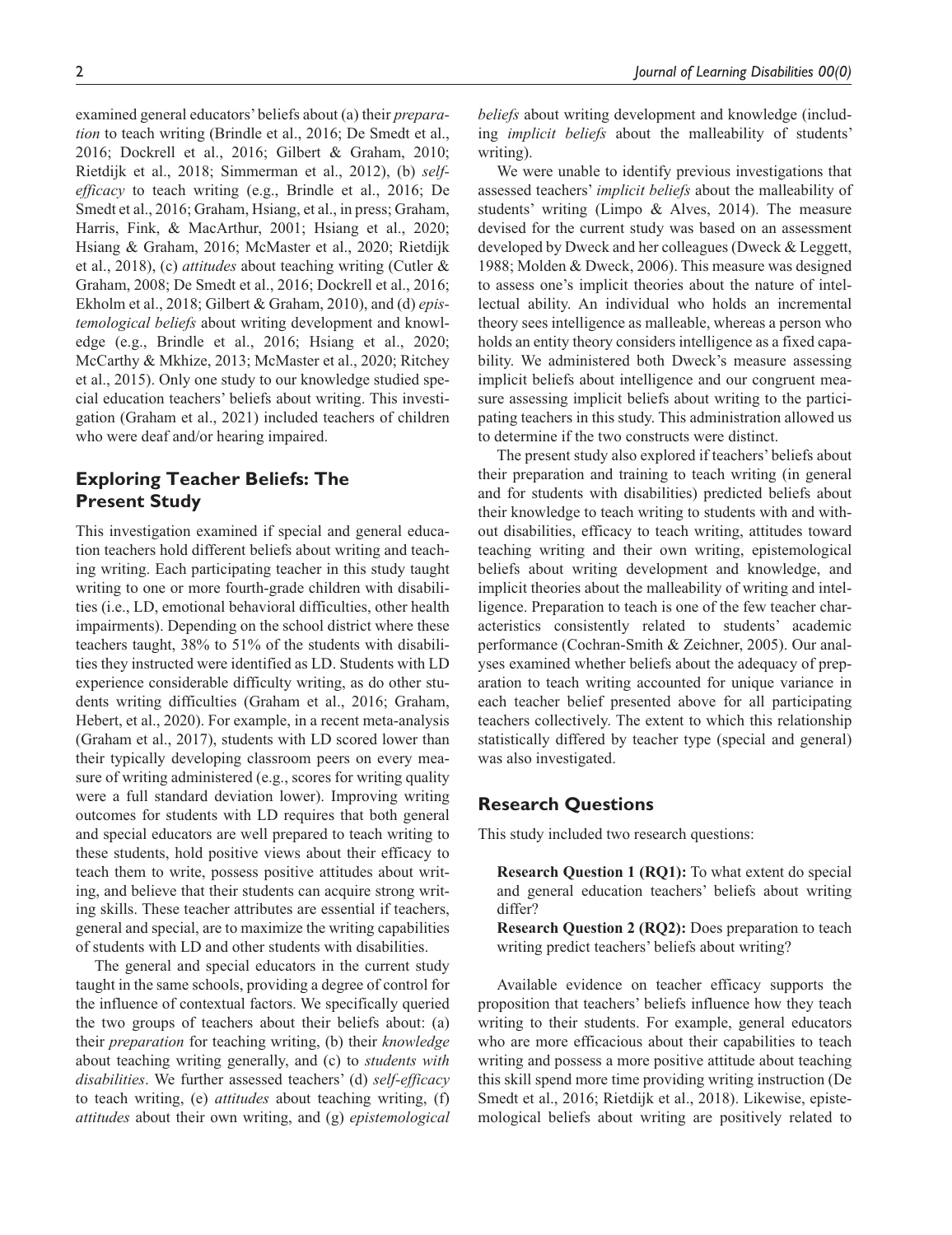how often general educators apply specific writing practices (Brindle et al., 2016; Graham et al., 2021). Most students with disabilities spend the majority of their school day in the general education classroom (Pullen et al., 2017) but also receive instruction from a special education teacher in this context, a resource room for a portion of the day, or both. Thus, it is important to examine the writing beliefs of both special and general education teachers who teach these students to write (as was conducted in this study).

It is equally important to identify factors that potentially influence teachers' beliefs about writing, especially malleable factors. Thus, we concentrated on teachers' beliefs about their *preparation* to teach writing in this study because teachers who believe they are better prepared spend more time teaching writing and asking students to write (Brindle et al., 2016; Gilbert & Graham, 2010). Teachers' beliefs about the adequacy of their preparation should also be related to other beliefs they hold about writing, as beliefs are interwoven and connected one to another (Fives & Buehl, 2012). For example, teachers who believe they are better prepared to teach writing are more likely to possess a positive attitude toward teaching it.

This study focused on special and general education teachers who taught writing to fourth-grade students with a disability, including students with LD. Since we examined teachers' beliefs about writing development, including implicit theories about the malleability of writing, the investigation focused on teachers working with older elementary grade students. By fourth-grade students had ample time to develop and diverge as writers, providing teachers with the opportunity to make more informed judgments about writing development and its malleability.

# **Predictions**

The Writer(s)-within-Community model (WWC, 2018a, 2018b) was the theoretical framework that guided our investigation. This model proposed that the teaching of writing is simultaneously and interactively shaped by the community (classroom) in which it occurs as well as the cognitive resources (including beliefs) of teachers and students that are part of said community.

In the WWC model, teachers play an especially prominent and central role in classes where writing or the teaching of writing occurs (Graham, in press). They consciously and deliberately establish purposes for writing and the teaching of writing in their classes. This includes the value placed on writing, norms for judging students' written products, audiences for reading students' writing, social practices writing is used to support, motivations for writing, and writing identity/ stance the class takes. Teachers decide their own and students' roles within the classroom (e.g., writer, collaborator, mentor), and the amount of responsibility and power exercised by community members, including themselves. They

make decisions about the types of tools used to produce writing and how the resulting artifacts and products will be shared. Teachers structure the physical arrangement of their class and the social environment of their community, including establishing rules and routines for promoting social collaboration, sense of belonging and affiliation, and how power and autonomy are perceived and acted upon. They apply instructional actions and practices to meet the writing and teaching goals established. Over time, teacher and students create a collective history for the operation of the class.

According to the WWC model (Graham, in press), teachers' actions are influenced by their beliefs about writing and the teaching of writing. These beliefs can affect virtually any action a teacher takes. For instance, teachers' attitudes toward writing may determine how much effort is devoted to teaching it. Beliefs about how writing develops may affect what actions and instructional tools are applied when teaching writing. Beliefs about the malleability of writing capabilities may determine how much effort is devoted to teaching the most vulnerable writers.

Even so, a writing community and its members do not operate in a vacuum, as they are affected and constrained by institutional, political, historical, social, and cultural factors (Graham, 2018a, 2018b) This is clearly evident when considering general and special education teachers. As Zigmond and Kloo (2017) indicated, general and special education are different in multiple ways, including purpose (entitlement for all vs. eligibility for students meeting specific criteria), governance (state/local authority vs. federal statutes), curriculum (local/state dictates vs. individualized educational program), instructional orientation (group vs. individual), roles (generalist vs. specialist), and preparation (content specialist vs. instructional specialist).

As a result, we anticipated that special and general education teachers would evidence differences in their beliefs about their preparation and knowledge to teach writing in general and to students with disabilities, efficacy to teach writing, attitudes toward teaching writing (and their own writing), epistemological beliefs about writing development and writing knowledge, and implicit theories about the malleability of writing. To illustrate, special educators may believe they are less prepared than general educators to teach writing in general, but more prepared to teach writing skills to students with LD, based on their assumed roles (generalist vs. specialist). Similarly, they may feel less efficacious than general educators about their capabilities to teach writing generally, but more efficacious about their capabilities to overcome students' writing difficulties as a consequence of their preparation (e.g., explicit instruction). Furthermore, special educators may be more likely than general educators to view writing development as fixed and writing as less malleable because they are focused on a select few who experience difficulties mastering writing, like students with LD (Graham et al., 2017).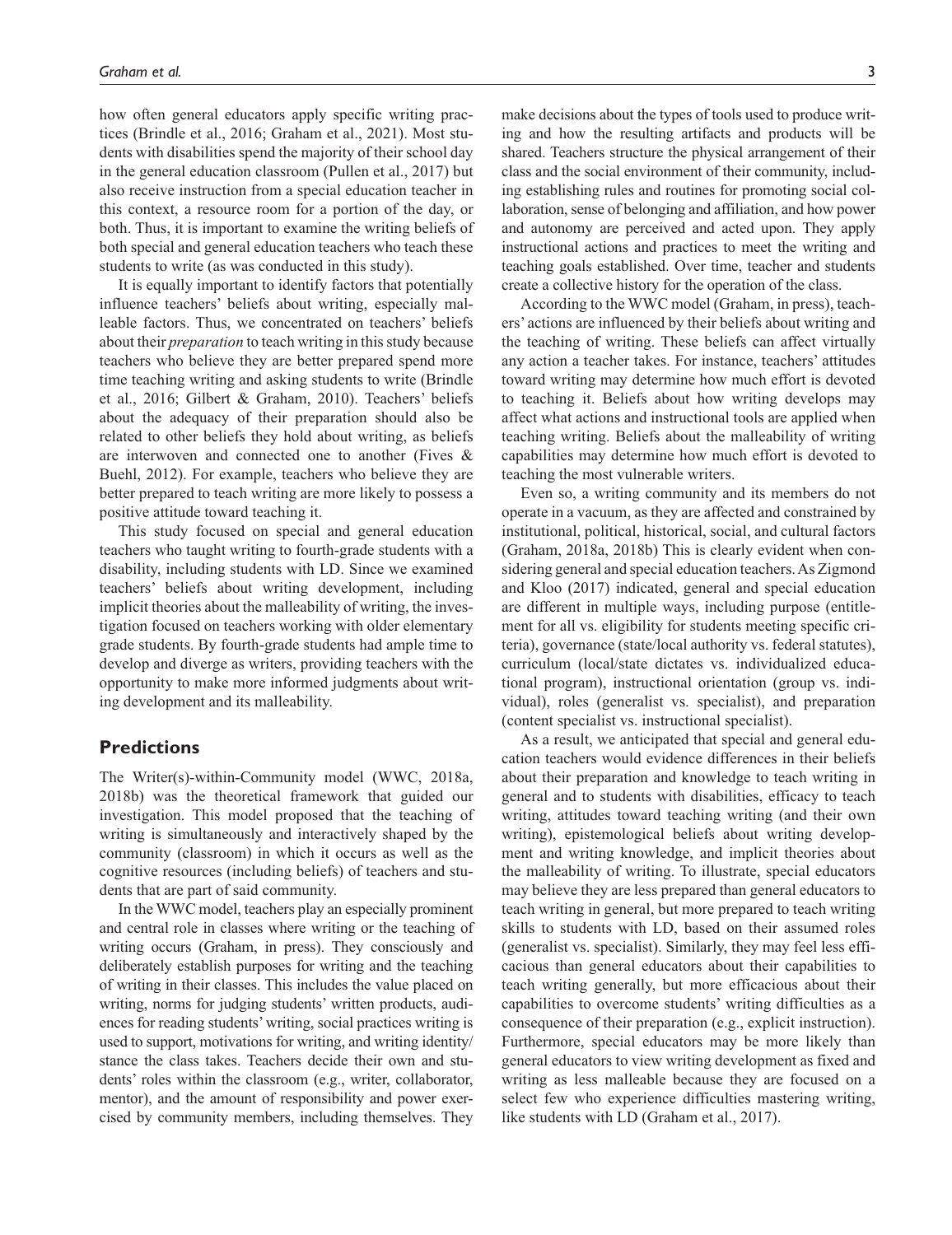The WWC model also proposed that teachers hold a variety of beliefs that influence their instructional actions in the classroom. These beliefs operate singularly and interactively. For example, teachers' attitudes toward writing instruction may be positively or negatively influenced by their beliefs about their preparation to teach writing. Teachers who believe they are inadequately prepared to teach writing are less likely to hold a positive attitude toward teaching this skill compared with teachers who believe they are adequately prepared. They are also likely to believe they are less knowledgeable about how to teach writing. Consequently, we hypothesized that teachers' beliefs about their preparation to teach writing would account for statistically significant variability in the other writing beliefs assessed. Moreover, we expected that the observed relationships between preparation and beliefs about knowledge, efficacy, attitudes, epistemology, and implicit theories of writing would differ for special and general education teachers. This prediction was based on the multiple aforementioned ways that special and general education differ as delineated by Zigmond and Kloo (2017).

# **Method**

# *Participants*

The special and general education teachers  $(N = 143)$  in this study were from 12 school districts and 66 elementary schools in a large Southwestern state. The general education teachers all taught Grade 4, and there was at least one or more students with a high incidence disability in their classroom during writing instruction, including students with LD. The special education teachers also taught writing to at least one or more fourth-grade students with a high incidence disability. All teachers were part of a larger project examining how fourth-grade students with disabilities are taught by special and general education teachers in the same schools.

There were 76 general education teachers who participated in the study, and 67 special education teachers. Thirtyeight percent of the special education teachers held a bachelor's degree, and the remaining special educators had completed a master's degree (62%). Similarly, 35% and 65% of general education teachers had a bachelor's and master's degree, respectively. Collectively, both the special education and general education teachers had considerable teaching experience. The special education teachers had taught for an average 12.28 years  $(SD = 9.76; \text{ range } 1-33)$ years) and the general education teachers for 9.16 (*SD* = 9.76; range 1–27) years. Although there was no statistically significant difference between special and general education teachers' educational level ( $p = .73$ ), special education teachers had more classroom experience than their general education counterparts (*p =* .02).

On average, the special educators reported teaching 18.14 ( $SD = 9.23$ ; range 2–40 children) students with disabilities. The general educators were teaching 9.04 (*SD* = 3.81; range 1–18 children) students with disabilities, a figure that includes teachers providing writing instruction to multiple classrooms (i.e., departmentalized instruction) and clustered-inclusion classrooms with higher-than-average special education caseloads. Seventy percent  $(N = 47)$ of the special educators provided writing instruction to one or more Grade 4 students with disabilities in the context of a general education classroom (inclusive setting), whereas the remaining 30% of special educators provided this service in a resource room. The general education teachers noted they taught planning, revising, editing, spelling, grammar, and sentence skills weekly to several times a week. Special education teachers did this monthly to weekly.

Eighty-three percent of the special education teachers indicated they held a certificate to teach students with disabilities. The remaining special education teachers were all certified as elementary grade teachers, but were eligible to teach special education due to receiving emergency, or provisional certification (which included teachers in charter schools). Eighty-eight percent of general education teachers were certified to teach at the elementary level. The remaining general education teachers held teaching certificates in multiple areas, including arts, gifted education, special education, and administration.

Just 5% and 7% of special education teachers reported taking one or two courses on teaching writing in college, respectively, whereas 8% of general educators noted they had taken one course and another 14% had completed two writing courses. Nineteen percent of special education teachers indicated that writing was taught as part of their field experience (e.g., student teaching, internship); 29% of general education teachers reported this was the case. Most special education teachers indicated that their college preparation involved only one (51%) or two courses that included *some* content on writing instruction (11%). This was the case for the majority of general education teachers; 36% and 18% of teachers reported taking one or two courses with some writing instruction content, respectively.

### *Procedure*

Participating teachers completed an electronic survey. The survey took approximately 20 to 30 min to complete, and teachers were paid US\$200 for completing the survey and participating in the larger study. The survey first asked teachers to provide personal information (e.g., educational degree). The survey included multiple scales assessing beliefs about preparation to teach writing in general and to students with disabilities, perceived knowledge of teaching writing in general and to students with disabilities, efficacy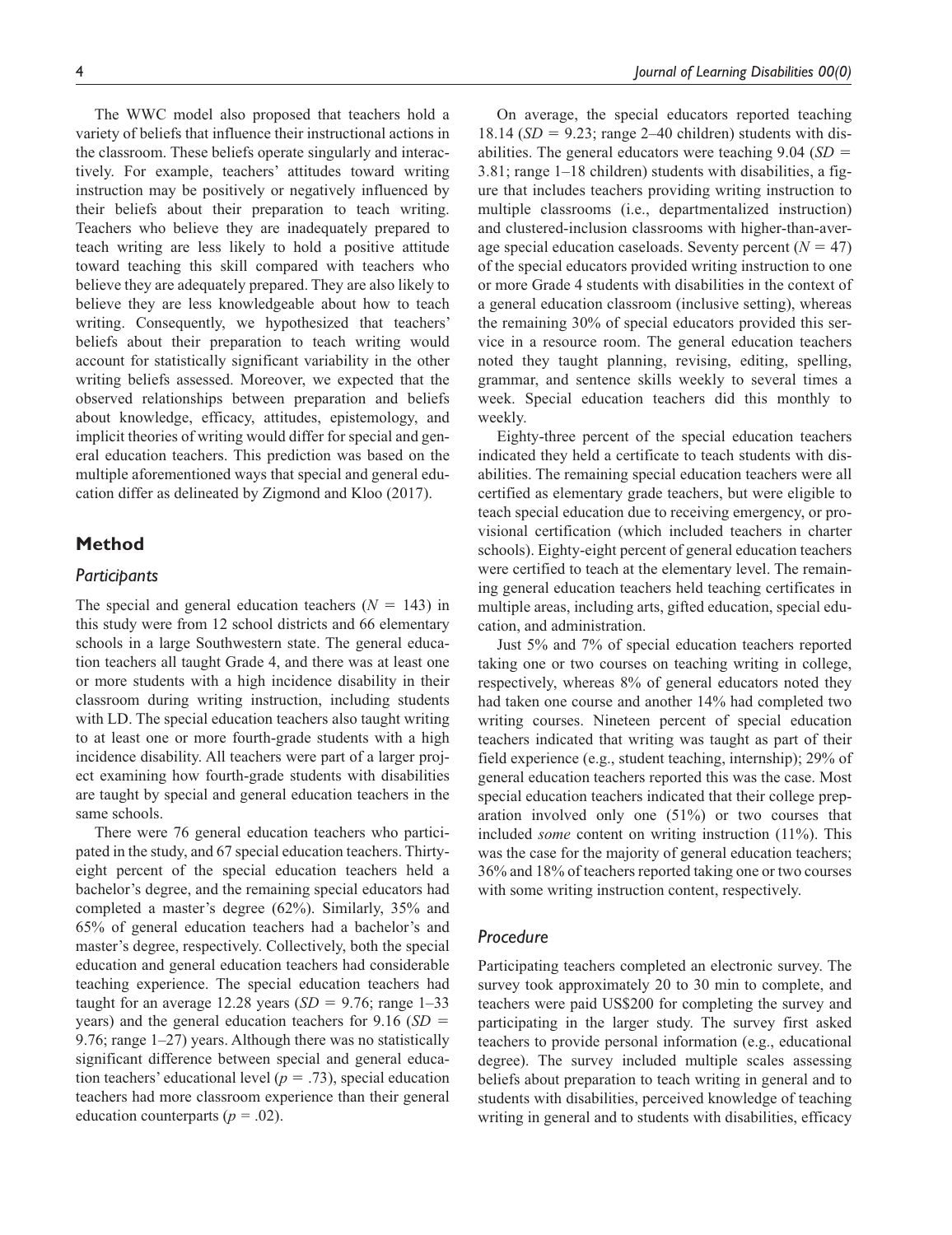for teaching writing, attitude toward writing and writing instruction, and epistemological beliefs about writing and writing development. Teachers received a detailed email explaining the purpose of the survey, and were asked to answer questions honestly. The teachers were told their responses would not be shared with other school personnel and would remain anonymous.

### *Measures*

The first section of the survey was used to identify instructional area (general or special education), certification to teach, number of years spent teaching, number of students with special education needs currently taught, and highest educational level. Teachers were also queried about course work and practicum experiences involving writing.

*Preparation to teach writing.* The survey included 10 questions asking about teachers' preparation to teach writing derived mostly derived from Brindle et al. (2016). Each item included a four-point Likert-type scale where teachers rated their overall level of preparedness: none (score of 1.0), minimal (score of 2.0), adequate (score of 3.0), and extensive (score of 4.0). Factor analysis of these 10 items, using an oblique rotation, yielded a three-factor solution accounting for 72% of the variance. One item (preservice preparation to teach writing in general) did not load at 0.40 or greater on any factor and was dropped from the analysis. The *first factor, general writing preparation*, included five items, accounting for  $45\%$  of the variance (eigenvalue = 4.53; coefficient  $\alpha = .90$ ). The five items and factor loadings were writing preparation overall (0.88), in-service preparation in general (0.54), and preparation to teach informative (0.89), narrative (0.91), and persuasive writing (0.79). The *second factor, writing preparation to teach students with disabilities*, included two items that accounted for 17% of the variance (eigenvalue = 1.65; coefficient  $\alpha$ = .72). The two items and factor loadings were preservice (0.88) and in-service preparation (0.67) to teach writing to students with disabilities. The *third factor, personal writing preparation*, included two items, accounting for 10% of the variance (eigenvalue = 1.05; coefficient  $\alpha = .70$ ). These items and factor loadings were personal preparation to teach writing in general (0.65) and to students with disabilities (0.87).

### *Knowledge of teaching writing*

*General knowledge of writing instruction.* We developed a 33-item scale designed to assess teachers' beliefs about their knowledge to teach writing. Each item began with, "I know how to. . .," followed by an aspect of writing instruction (e.g., "teach spelling effectively"). The items assessed knowledge of teaching writing skills, processes, knowledge, and motivation (e.g., "I know how to effectively teach how different types of text are organized"); supporting students' writing efforts (e.g., "I know how to provide students with effective feedback on their writing") and creating a conducive classroom environment (e.g., "I know how to construct a writing atmosphere that is supportive of students' efforts"); and application of effective instructional procedures (e.g., "I know how to state effectively to students the purpose of a writing lesson so that they understand it"). The genesis for items on teaching/promoting, supporting students' writing, and creating a conducive classroom environment was a meta-analysis and synthesis of writing instructional research by Graham et al. (2015). The foundation for the effective instructional procedures items was based on historical features of explicit instruction (Hughes et al., 2017), a systematic review on effective instructional practices for students with LD (Vaughn et al., 2000), and a select review of specialized instructional principles (Vaughn & Linan-Thompson, 2003). Each item was accompanied by a six-point Likert-type scale where teachers indicated if they strongly disagreed (1.0) to strongly agreed  $(6.0)$ .

A factor analysis of the 33-items, with an oblique rotation, yielded a two-factor solution accounting for 73% of the variance. Four items (knowledge of teaching typing, using technology to teach writing, teaching capitalization/ punctuation, and grouping students) were removed before running the analysis due to low communality (less than .20). Two items double loaded on factors (i.e., knowledge to effectively assign homework; knowledge of teaching students to use multiple sources of information when writing), and were also dropped. The *first factor, general knowledge of writing instruction*, included 25 items, accounting for 67% of the variance (eigenvalue = 18.04; coefficient  $\alpha$  = .98). Items and factor loadings were conferencing (0.72), creating a supportive writing atmosphere (0.86), teaching planning strategies (0.82), teaching revising strategies (0.72), teaching text organization (0.76), promoting motivation (0.80), teaching grammar (0.69), teaching vocabulary (0.61), teaching editing strategies (0.80), providing feedback (0.85), teaching sentences (0.80), explain why writing skills are important (0.91), model writing skills/strategies (0.92), provide practice (0.94), provide good examples of how to apply skills/strategies (0.94), activate background knowledge (0.88), connect writing lessons (0.97), state purpose of writing lesson (0.91), use model text to guide writing (0.85), ask open ended questions about writing (0.88), foster writing discussion (0.88), teach narrative writing (0.82), teach informative writing (0.92), teach persuasive writing  $(0.73)$ , and facilitate use of word processing  $(0.55)$ .

The *second factor, knowledge of teaching text transcription skills*, included two items, accounting for 6% of the variance (eigenvalue = 1.63; coefficient  $\alpha$  = .83). The two items and factor loadings were teaching handwriting (0.87) and teaching spelling (0.82).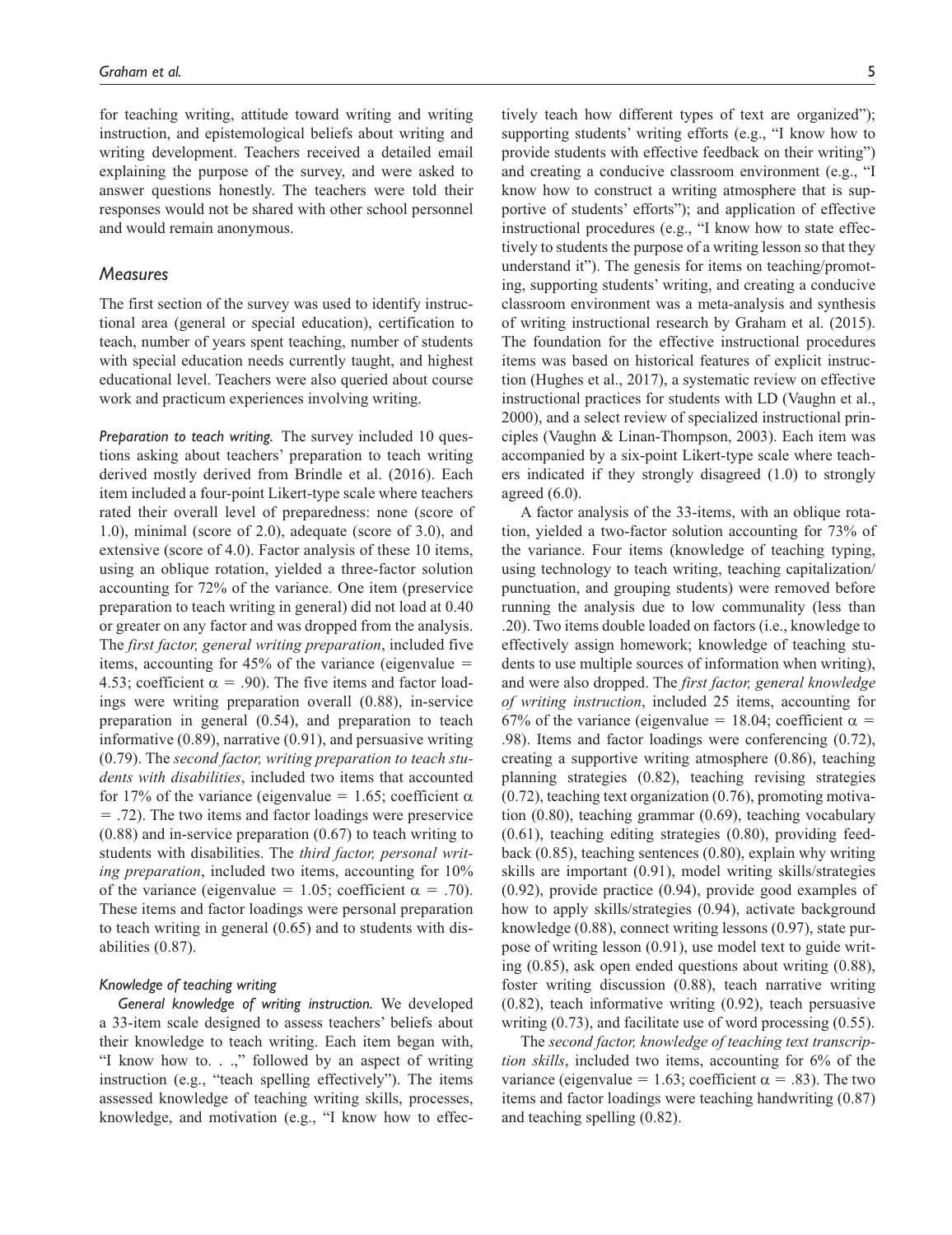tations (0.87).

*Knowledge of writing instruction for students with disabilities.* We created an 11-item scale, based on a measure designed by Graham et al. (2003) to assess teachers' beliefs about adapting writing instruction to meet students' needs. Each item began with, "I know how to. . .," followed by an aspect of instruction (e.g., "teach writing skills"). Each item was accompanied by the same six-point Likert-type scale used to assess general knowledge of effective writing instruction. A factor analysis of the items yielded a single factor solution, accounting for 83% of the variance (eigenvalue = 9.11; coefficient  $\alpha$  = .98). The items and factor loadings were develop a writing lesson so that it is effective with students who receive special education services  $(0.91)$ ; select, adapt, or modify core writing curriculum (0.92); make adaptations (0.93); create alternative writing assignments (0.88); alter current writing assignments (0.88); teach writing skills (0.93); teach writing strategies (0.91); work with other school personnel (0.84); develop effective writing instruction for Individualized Education Program objectives (0.94); develop systems for monitoring writing progress (0.89); and make spontaneous instructional adap-

*Teachers' self-efficacy for teaching writing.* We administered the efficacy scale for teaching writing taken from Graham et al. (2002). This measure includes eight items, and each item was accompanied by a six-point Likert-type scale where teachers indicated if they strongly disagreed (score of 1.0) to strongly agreed (score of 6.0). A factor analysis of the eight items, using an oblique rotation, produced a twofactor solution. The *first factor, efficacy to overcome writing difficulties* (eigenvalue = 3.96, accounting for 49% of the variance; coefficient  $\alpha = .83$ ) included the following five items and factor loadings: knows how to increase student retention of information not remembered (0.74), can help students with the most difficult writing problems (0.63), can adjust a writing assignment for a student experiencing difficulty (0.70), knows how to redirect disruptive behavior during writing time (0.63), and can accurately assess if a writing assignment was at the correct level of difficulty for a student experiencing difficulty (0.72). The second *factor, general efficacy to teach writing* (eigenvalue  $= 1.19$ , accounting for 15% of the variance; coefficient  $\alpha =$ .80) included the following three items and factor loadings: improve writing by finding better ways of teaching it (0.40), knows the steps for teaching a writing concept so it can be mastered quickly (0.99), and can exert extra effort to help students write better (0.70).

*Attitude toward writing.* Seven items assessed teachers' attitude toward writing (e.g., I like to write) and their attitude toward teaching writing (e.g., I enjoy teaching writing). These items were based on a scale developed by Brindle et al. (2016). Each item was accompanied by the same six-point Likert-type scale applied with self-efficacy (higher scores represented a more positive attitude). A factor analysis of these items, using an oblique rotation, produced a two-factor solution, accounting for 86% of the variance. The *first factor, attitudes toward teaching writing* accounted for 69% of the variance (eigenvalue = 4.68; coefficient  $\alpha$  = .96), and included these four items and factor loadings: enjoy teaching writing (0.82), teaching writing gives me personal satisfaction (0.97), teaching writing makes me feel good (0.92), and teaching writing is its own reward (0.96). The second *factor, attitude toward writing* accounted for 17% of the variance (eigenvalue = 1.18; coefficient  $\alpha$  = .87), and included the following three items and factor loadings: I like to write (0.85), I am a good writer (0.94), and I write often (0.76).

### *Epistemological beliefs*

*Epistemological beliefs about writing knowledge and development.* The epistemology scale developed by Hsiang et al. (2020) assessing teachers' beliefs about writing knowledge and development. The 27 items administered in this study were designed to assess the following four dimensions of epistemological beliefs about writing: (a) writing development is innate or fixed, (b) writing development occurs through effort and process, (c) writing knowledge is certain, and (d) writing knowledge comes from experts and authority figures. Teachers responded to each of item with a sixpoint Likert-type scale, with scores ranging from strongly disagree (1.0) to strongly agree (6.0). Higher scores provided a more positive response.

A factor analysis of the 27-item scale, with an oblique rotation, yielded a four-factor solution accounting for 55% of the variance. Two items were eliminated from the analysis due to low communality scores (i.e., writing success is related to time spent writing; I believe the best way to teach writing is to follow school or district guidelines). Two items that double loaded on multiple factors were eliminated (i.e., knowledge about teaching writing is certain and does not change; I sometimes doubt that the ideas about writing in textbooks are correct), and another item that loaded on no factor was dropped from the analysis (i.e., people should put their heart fully into becoming the best writer they can become).

The *first factor, writing knowledge and development are fixed* accounted for 21% of the variance (eigenvalue = 3.34; coefficient  $\alpha = .73$ ) included following six items and factor loadings: Good writing today will be good writing tomorrow (0.49); if two people score writing differently one of them is wrong (0.74); knowledge about writing is certain and does not change (0.60); people cannot do much about how well they write (0.66); writing ability is fixed at birth (0.57); good writers don't have to learn to write (0.57). The *second factor, writing development depends on effort/process* accounted for 17% of the variance (eigenvalue = 2.79;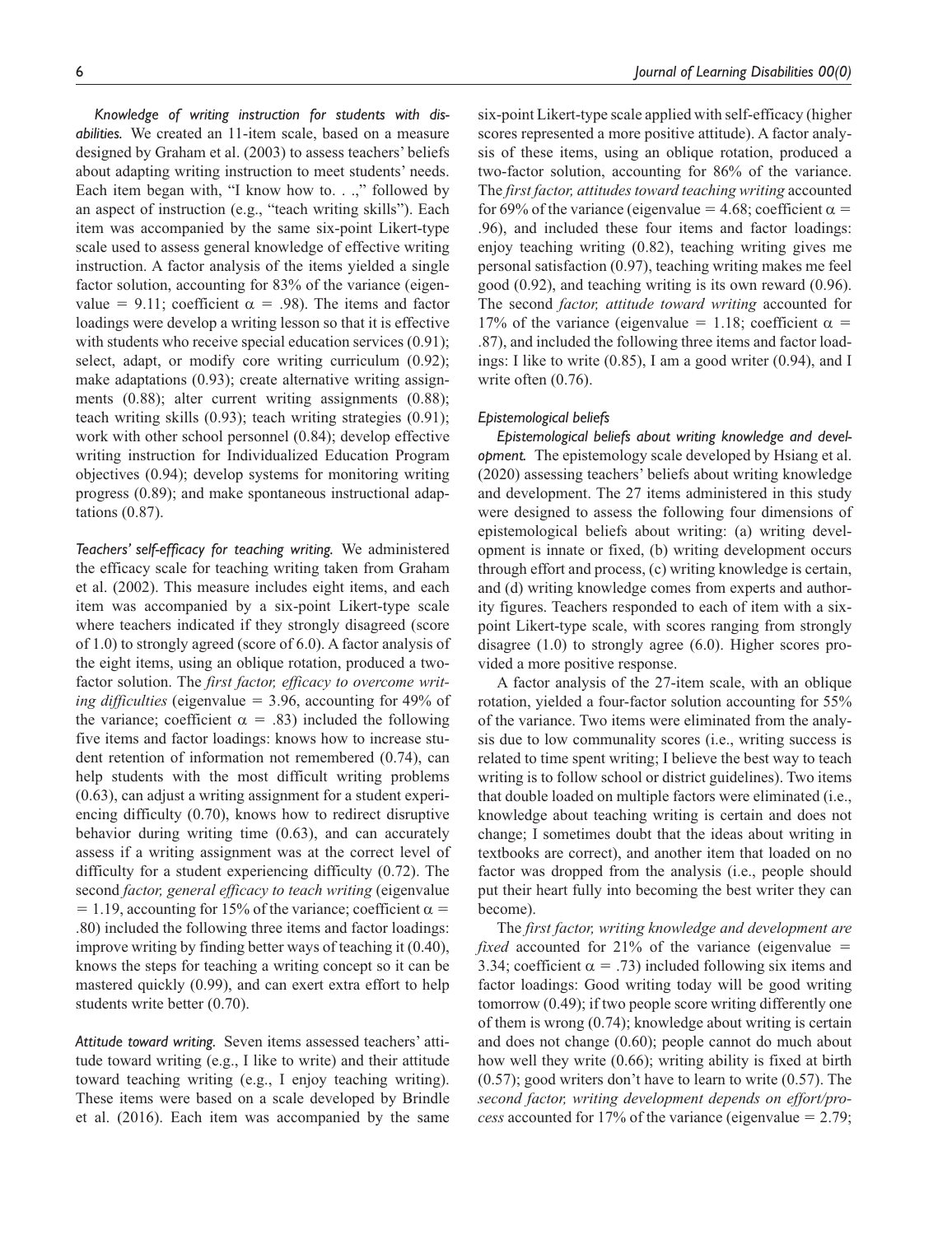coefficient  $\alpha = .70$ ) included the following four items and factor loadings: No limit to how good a writer can become  $(0.72)$ ; becoming a good writer takes a lot of effort  $(0.67)$ ; if one tries hard enough they can become a good writer (0.66); one can become a good writer with practice (0.73). The *third factor, writing knowledge comes from experts* accounted for 10% of the variance (eigenvalue  $= 1.56$ ; coefficient  $\alpha = .73$ ) included the following items and factor loadings: I still believe in what experts say about teaching writing even if it differs from what I know (0.83); I have no doubt what experts say about teaching writing is correct (0.81); experts know more about teaching writing than I do (0.69). The fourth factor was not used in any further analyses, as coefficient alpha was .44, making it unreliable. It included three items: some people are born good writers  $(0.52)$ ; how well you write depends mostly on effort  $(0.55)$ ; and some people are born with writing talents (0.78), accounting for 7% of the variance (eigenvalue  $= 1.14$ ).

*Implicit theories of the malleability of intelligence and writing.* Teachers were also administered a measure designed by Dweck (1999) assessing implicit theories about the malleability of intelligence (incremental vs. entity views). The scale included six items (e.g., you can always greatly change how intelligent you are), and teachers responded to an item using a six-point Likert-type scale, with scores ranging from strongly disagree (1.0) to strongly agree (6.0). After reversing the scores for the three negatively worded items, higher scores indicated an agreement that intelligence is changeable.

Teachers were also administered a six-item scale measuring teachers' beliefs about the malleability of writing. This included the same six items, but the word writing capabilities was substituted for intelligence. The malleability writing scale was administered in a separate section of the survey than the malleability of intelligence scale.

A factor analysis of the 12 items included in these two measures, using an oblique rotation, yielded a two-factor solution, accounting for 64% of the variance. The *first factor included the six intelligence items* (see above), accounting for 43% of the variance (eigenvalue  $= 5.22$ ; coefficient  $\alpha$  = .91). These items and factor loadings were: (a) you can learn new things, but you can't really change your basic intelligence (0.56); (b) you have a certain amount of intelligence, and you can't really do much to change it (0.56); (c) you can always greatly change how intelligent you are (0.95); (d) your intelligence is something that you cannot change very much (0.96); (e) no matter how much intelligence you have, you can always change it quite a bit (0.66); and (f) no matter who you are, you can change your intelligence a lot (0.84). The *second factor included the six writing items*, and it accounted for 20% of the variance (eigenvalue = 2.56; coefficient  $\alpha$  = .84). The factor loadings for the six items that substituted the term writing

capability for intelligence were: 0.85 (Item 1), 0.90 (Item 2), 0.57 (Item 3), 0.56 (Item 4), 0.63 (Item 5), and 0.49 (Item 6). The correlation between the scales measuring malleability of intelligence and writing was 0.36. Thus, the two scales measured distinct but slightly correlated constructs.

# *Analysis Procedures*

Scores for each measure of teachers' beliefs were based on the average score for all items for that measure (e.g., average of all items for attitudes toward teaching writing). Table 1 includes means and standard deviations for each measure by teacher type and across all teachers. To determine if special education and general education teachers differed in their beliefs about writing (RQ1), a multivariate analysis of variance (MANOVA) was conducted. The independent variable was type of teacher (special education vs. general education). The outcome variables included teachers' scores for the following 15 beliefs: *general writing preparation, writing preparation for students with disabilities, personal preparation, general knowledge of writing instruction, knowledge of teaching text transcription, knowledge of writing instruction for students with disabilities, general efficacy for teaching writing, efficacy for overcoming writing difficulties, attitude toward teaching writing, attitude toward writing, writing knowledge/development is fixed, writing development depends on effort/process, writing knowledge comes from experts, malleability of intelligence*, and *malleability of writing*. Findings indicated a statistically significant effect for type of teacher on the MANOVA, Roy's Largest Root,  $F(15, 112) = 6.392$ ,  $p < .001$ . The follow-up regression analyses are presented in Tables 2, 3, and 4. For each belief, we examined if there was a difference between special education and general education teachers in Step 1 of the analyses presented below. The only exception involved beliefs about preparation, which are presented in text.

To examine if individual differences in beliefs about preparation to teach writing accounted for variance in teachers' beliefs (RQ2) about knowledge to teach writing (i.e., general knowledge of writing instruction, knowledge of teaching text transcription, knowledge of writing instruction for students with disabilities), efficacy to teach writing (i.e., general efficacy for teaching writing, efficacy for overcoming writing difficulties), attitudes toward writing (i.e., attitude toward teaching writing, attitude toward writing), epistemological beliefs about writing knowledge and development (writing knowledge/development is fixed, writing development depends on effort/process, writing knowledge comes from experts), and malleability of intelligence and writing, we ran 12 hierarchical regression analyses. For each of these beliefs (e.g., general efficacy to teach writing), type of teacher (special and general) was entered at step 1; general writing preparation and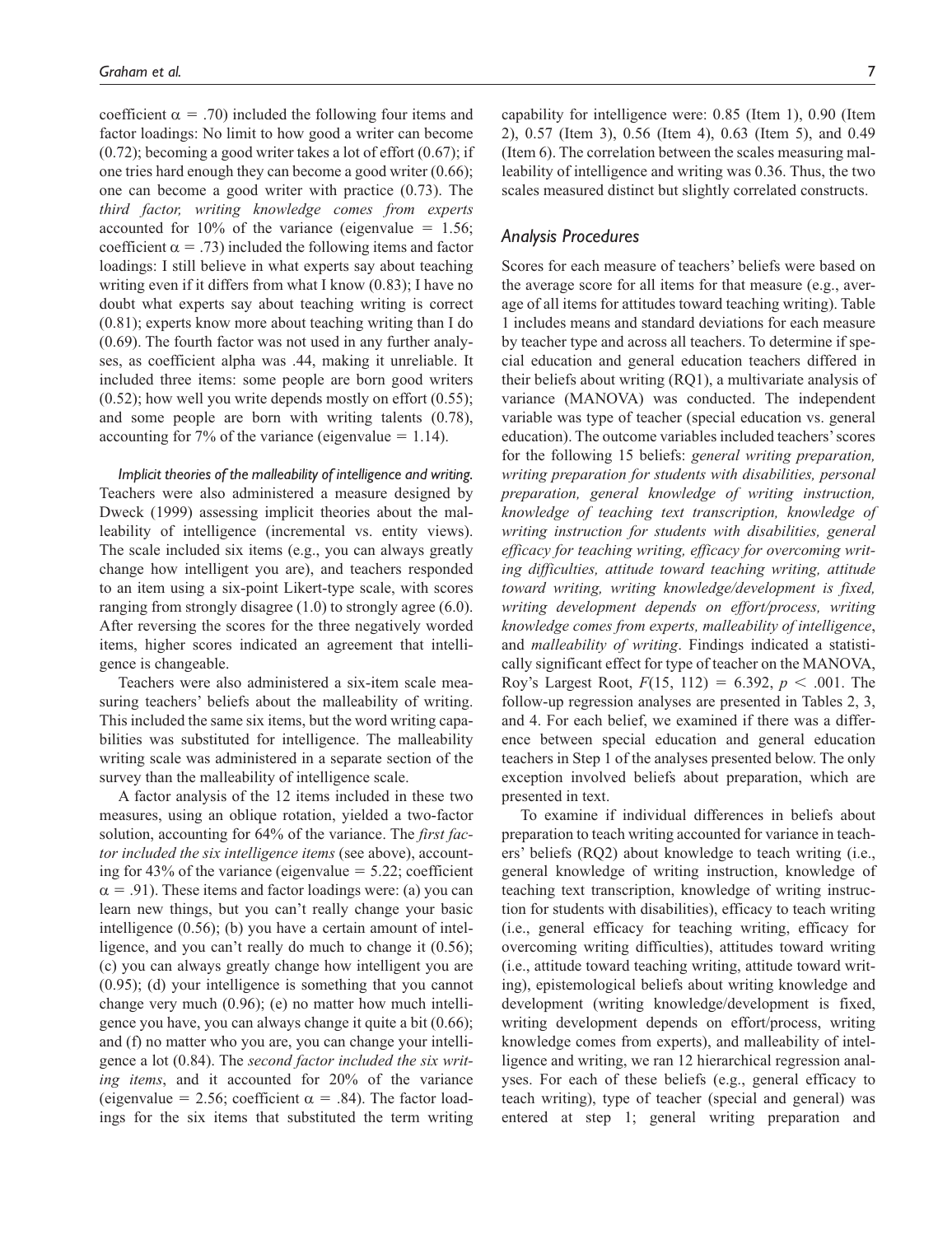|                                     | Special education teachers |      | General education teachers |      | Combined groups |      |  |
|-------------------------------------|----------------------------|------|----------------------------|------|-----------------|------|--|
| Teacher beliefs                     | M                          | SD   | M                          | SD   | M               | SD   |  |
| Preparation to teach writing        |                            |      |                            |      |                 |      |  |
| General preparation generally       | 2.72                       | 0.53 | 3.15                       | 0.60 | 2.94            | 0.60 |  |
| Students with disabilities          | 2.16                       | 0.69 | 2.03                       | 0.63 | 2.09            | 0.66 |  |
| Own preparation                     | 2.73                       | 0.66 | 3.00                       | 0.61 | 2.87            | 0.65 |  |
| Knowledge about teaching writing    |                            |      |                            |      |                 |      |  |
| General knowledge                   | 4.57                       | 0.90 | 5.15                       | 0.60 | 4.88            | 0.80 |  |
| Teaching text transcription         | 4.65                       | 1.15 | 4.37                       | 1.03 | 4.50            | 1.09 |  |
| Teaching students with disabilities | 4.87                       | 1.03 | 4.64                       | 0.87 | 4.75            | 0.95 |  |
| Efficacy                            |                            |      |                            |      |                 |      |  |
| Teaching writing generally          | 3.98                       | 0.99 | 4.19                       | 0.83 | 4.09            | 0.91 |  |
| Overcoming writing difficulties     | 4.77                       | 0.78 | 4.77                       | 0.74 | 4.77            | 0.76 |  |
| <b>Attitudes</b>                    |                            |      |                            |      |                 |      |  |
| Teaching writing                    | 4.32                       | 1.19 | 5.14                       | 0.97 | 4.76            | 1.15 |  |
| Own writing                         | 4.48                       | 1.09 | 5.24                       | 0.71 | 4.89            | 0.98 |  |
| Writing epistemological beliefs     |                            |      |                            |      |                 |      |  |
| Fixed development/knowledge         | 2.34                       | 0.74 | 2.36                       | 0.66 | 2.35            | 0.70 |  |
| Development through effort/process  | 5.01                       | 0.70 | 5.26                       | 0.58 | 5.14            | 0.65 |  |
| Knowledge from experts              | 4.03                       | 0.94 | 3.70                       | 0.85 | 3.86            | 0.91 |  |
| Incremental IQ                      | 4.47                       | 1.14 | 4.66                       | 1.03 | 4.57            | 1.08 |  |
| Incremental writing                 | 5.06                       | 0.85 | 5.28                       | 0.61 | 5.18            | 0.74 |  |

#### **Table 1.** Teacher Beliefs About Writing.

Note. Preparation measures on a 1- to 4-point scale; all other measures on a 1- to 6-point scale.

preparation to teach writing to students with disabilities were entered as a block at Step 2; and the interaction between type of teacher and general writing preparation as well as the interaction between type of teacher and preparation to teach writing to students with disabilities were entered as a block at Step 3. This allowed us to determine if the two preparation measures accounted for unique variance in the targeted belief once teacher type was first controlled (Step 2), and then to determine if there was an interaction between teacher type and type of preparation (Step 3). The *p* value was set at .00042 (.05/12) for Steps 2 and 3 results to control for Type 1 errors. If a significant interaction was obtained for any writing belief, follow-up regression analyses were conducted with each teacher type separately.

# **Results**

# *Differences in Special and General Education Teachers' Beliefs About Writing*

*Preparation to teach writing.* Forty-seven percent of special education teachers indicated their general writing preparation was adequate/extensive (i.e., an average score of 3.0 or greater), whereas 52% and 19% of these teachers expressed the same beliefs about their own preparation to teach writing and their preparation to teach writing to students with disabilities, respectively. For general education teachers, 69% and 71% indicated their general writing preparation and their personal preparation, respectively, were adequate/extensive, but only 14% expressed this same belief about their preparation to teach writing to students with disabilities.

Average scores for the special teachers on the four-point scale for the three measures of preparation were in the minimal preparation range (see Table 1). This was also the case for general education teachers, except for general preparation to teach writing with an average score (3.15). General education teachers expressed a greater belief in their general writing preparation,  $F(1, 138) = 19.724, p < .001$ , and personal preparation to teach writing,  $F(1, 141) = 6.395$ ,  $p = .013$ , than did special education teachers, but there was no statistically significant difference in their belief about their preparation to teach students with disabilities, *F*(1, 141) = 1.561, *p =* .214.

*Knowledge about teaching writing.* Eighty-two percent of special education teachers indicated they slightly to strongly agreed they were knowledgeable about effective writing instruction in general, whereas 84% and 82% of these teachers expressed the same beliefs about their knowledge to teach transcription skills and provide writing instruction to students with disabilities. For general education teachers, 96%, 76%, and 84% of them indicated they were knowledgeable about writing instruction in general, teaching text transcription skills, and writing instruction for students with disabilities, respectively. General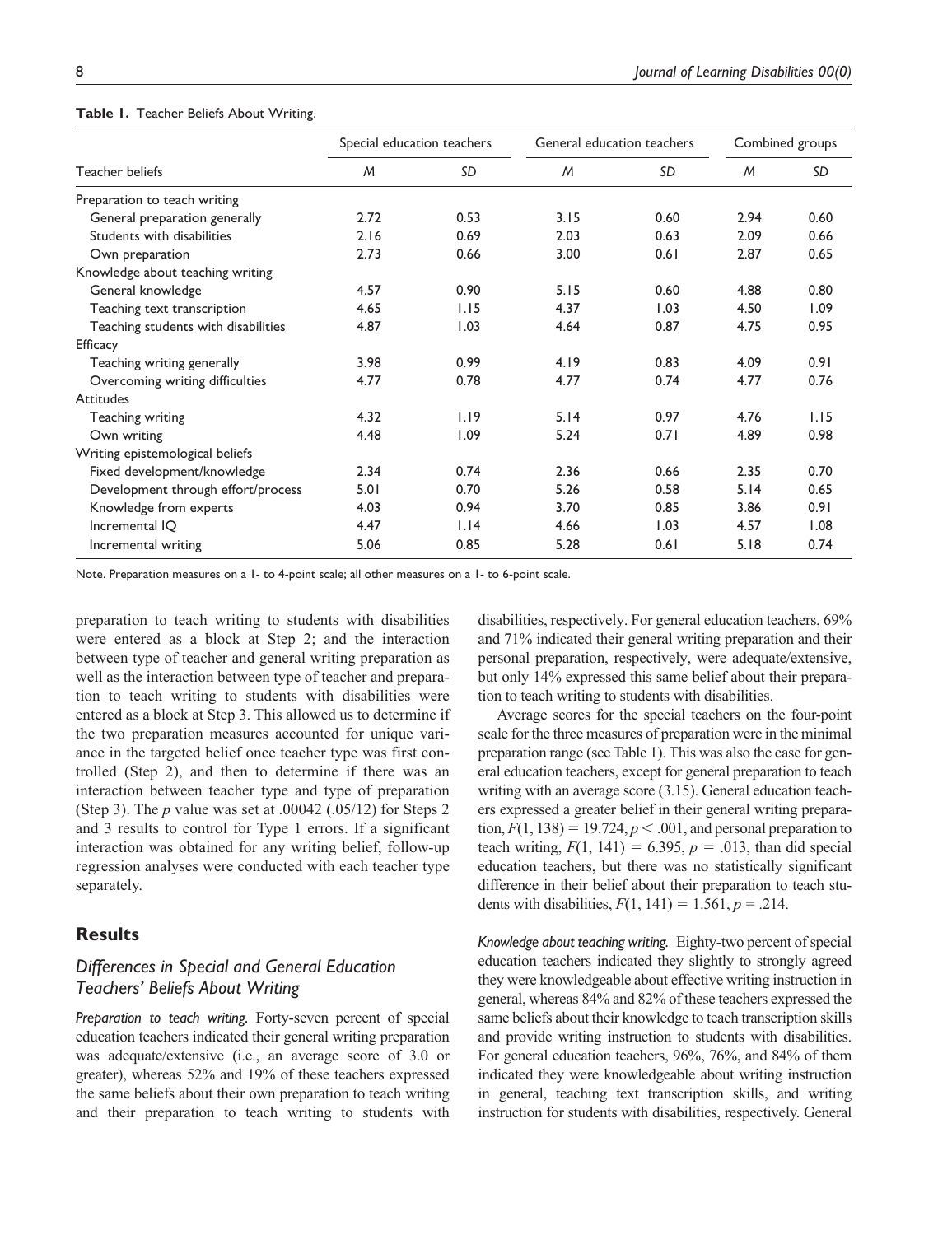|                                           |           | writing   | General knowledge on teaching |      |         |           | Knowledge on teaching text<br>transcription |      |         |      | Knowledge on teaching writing to<br>students w/disabilities |      |
|-------------------------------------------|-----------|-----------|-------------------------------|------|---------|-----------|---------------------------------------------|------|---------|------|-------------------------------------------------------------|------|
| Predictors                                | В         | <b>SE</b> | t                             | Þ    | В       | <b>SE</b> | t                                           | Þ    | В       | SE   | t                                                           | Þ    |
| Teacher (general vs.<br>special)          | 0.57      | 0.13      | 4.35                          | .000 | $-0.28$ | 0.19      | $-1.51$                                     | .134 | $-0.22$ | 0.16 | $-1.34$                                                     | .181 |
| $R^2$ change (Step 1)                     |           |           | . I 3                         |      |         |           | .02                                         |      |         |      | .01                                                         |      |
| F change (Step 1)                         |           |           | 18.95***                      |      |         |           | 2.27                                        |      |         |      | 1.81                                                        |      |
| Preparation (general)                     | 0.75      | 0.10      | 7.62                          | .000 | 0.50    | 0.17      | 2.99                                        | .003 | 0.63    | 0.13 | 4.72                                                        | .000 |
| Preparation (special)                     | 0.09      | 0.08      | 1.08                          | .282 | 0.09    | 0.14      | 0.60                                        | .549 | 0.26    | 0.11 | 2.26                                                        | .025 |
| $R^2$ change (Step 2)                     |           |           | ا 3.                          |      |         |           | .08                                         |      |         |      | .23                                                         |      |
| F change (Step 2)                         | 35.31 *** |           |                               |      |         | $5.72**$  |                                             |      |         |      | $18.70***$                                                  |      |
| Preparation (General)<br>$\times$ Teacher | $-0.08$   | 0.21      | $-0.37$                       | .714 | $-0.08$ | 0.35      | $-0.22$                                     | .827 | 0.10    | 0.28 | 0.36                                                        | .717 |
| Preparation (Special)<br>$\times$ Teacher | $-0.14$   | 0.17      | $-0.80$                       | .424 | $-0.33$ | 0.29      | $-1.12$                                     | .265 | $-0.15$ | 0.24 | $-0.65$                                                     | .519 |
| $R2$ change (Step 3)                      |           |           | .01                           |      |         |           | .01                                         |      |         |      | .00                                                         |      |
| F change (Step 3)                         |           |           | 0.57                          |      |         |           | 0.84                                        |      |         |      | 0.00                                                        |      |

**Table 2.** Regression Analyses Examining Whether Preparation to Teach Writing Predicts Knowledge for Teaching Writing.

education teachers indicated they were more knowledgeable about writing instruction in general than special education teachers, but there was no statistically significant differences between the two sets of teachers in beliefs about knowledge to teach text transcription skills and writing instruction for students with disabilities (see Tables 2 and 3).

*Efficacy to teach writing.* Fifty-one percent and 85% of special education teachers indicated they slightly to strongly agreed they were efficacious about their capabilities to teach writing in general and to overcome their students' writing difficulties, respectively. For general education teachers, 71% and 86% expressed the same level of confidence for teaching writing in general and overcoming writing difficulties, respectively. There were no statistically significant differences between special and general teachers on these two efficacy measures (see Tables 2 and 3).

*Attitudes toward writing.* Seventy-three percent and 75% of special education teachers indicated they slightly to strongly agreed they liked to teach writing and were positive about their own writing, respectively. For general education teachers, 89% and 95% expressed the same attitudes toward teaching writing and their own writing, respectively. General education teachers were more positive than special education teachers about both attitudes (see Tables 2 and 3).

*Epistemological beliefs about writing development and knowledge.* Only 3% of special and general education teachers indicated they slightly to strongly agreed that writing knowledge/development is fixed. They did not statistically differ in this belief (see Table 4). Forty-nine percent of special education and 41% of general education teachers agreed writing knowledge comes from experts. Special education teachers were more likely to express this belief (see Table 4). Both special and general education teachers attributed writing development to effort/process, but general education teachers were more likely to express this belief than special education teachers (see Table 4).

*Implicit theories about the malleability of intelligence and writing.* Sixty-seven percent and 88% of special education teachers indicated they slightly to strongly agreed (i.e., an average score of 4.0 or greater) that intelligence and writing are malleable, respectively. For general education teachers, 79% and 97% expressed the same beliefs about intelligence and writing, respectively. There were no statistically significant differences between the two groups of teachers about these beliefs (see Table 4).

*Summary.* General education teachers were more positive than special education teachers about their general preparation to teach writing as well as their own preparation. They also indicated they were more knowledgeable about how to teach writing generally, expressed more positive attitudes toward teaching writing and their own writing, and were more likely to believe that writing development was a consequence of effort and process than their special education counterparts. In contrast, special education teachers more strongly believed that knowledge about writing came from experts.

# *Does Preparation to Teach Writing Predict Teachers' Beliefs About Writing?*

Tables 2, 3, and 4 present the results from the 12 regression analyses examining if beliefs about knowledge for teaching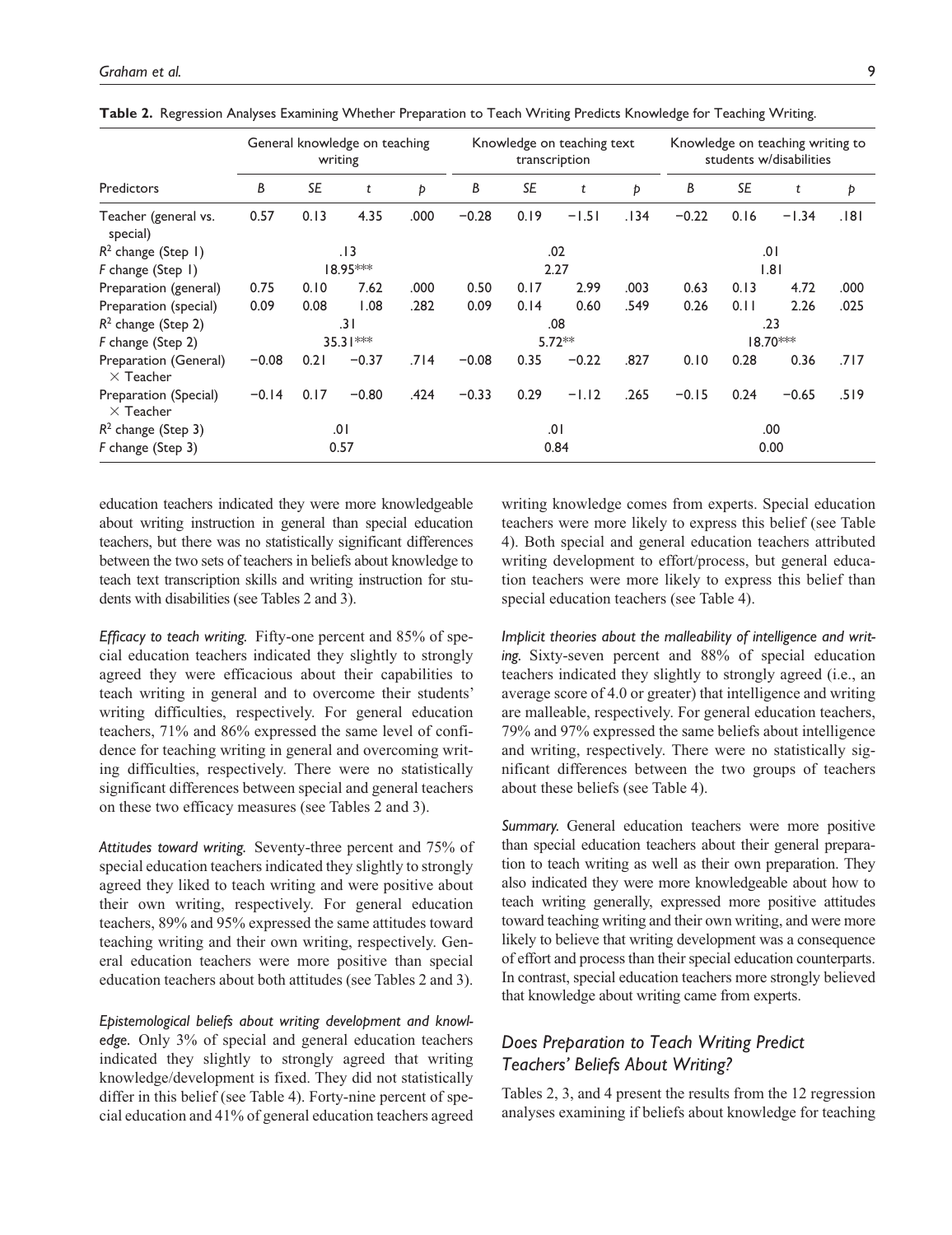|                                                                     |      | writing       |      |        | General efficacy in teaching Efficacy overcoming writing |      | difficulties |       |         | writing       | Attitudes on teaching |      |         | Attitudes on<br>own writing |              |      |
|---------------------------------------------------------------------|------|---------------|------|--------|----------------------------------------------------------|------|--------------|-------|---------|---------------|-----------------------|------|---------|-----------------------------|--------------|------|
| <b>Predictors</b>                                                   | B    | SE            | t    | Þ      | В                                                        | SE   | t            | Þ     | В       | SE            | t                     | Þ    | В       | <b>SE</b>                   | t            | Þ    |
| Teacher (general vs.<br>special)                                    | 0.22 | 0.15          | 1.40 | . 63 . | $-0.02$                                                  | 0.13 | $-0.15$      | .881  | 0.79    | 0.18          | 4.99                  | .000 | 0.76    | 0.16                        | 4.91         | .000 |
| $R2$ change (Step 1)                                                |      |               | 0۱.  |        |                                                          |      | .00          |       |         |               | .12                   |      |         |                             | 15.          |      |
| F change (Step 1)                                                   |      |               | 1.97 |        |                                                          |      | 0.02         |       |         |               | $18.40***$            |      |         |                             | 24.06***     |      |
| Preparation<br>(general)                                            |      | $0.24$ $0.14$ | 1.71 | .089   | 0.42                                                     | 0.11 | 3.73         | .000  | 0.73    | 0.16          | 4.72                  | .000 | 0.39    | 0.14                        | 2.83         | .005 |
| Preparation (special) $-0.09$ 0.12 $-0.73$ .469                     |      |               |      |        | 0.08                                                     | 0.10 | 0.84         | .401  |         | $0.14$ $0.14$ | 1.01                  | .316 | 0.21    | 0.12                        | 1.77         | .080 |
| $R2$ change (Step 2)                                                |      |               | .02  |        |                                                          |      | . 12         |       |         |               | 6 .                   |      |         |                             | .09          |      |
| F change (Step 2)                                                   |      |               | 1.50 |        |                                                          |      | $9.13***$    |       |         |               | $14.42***$            |      |         |                             | 7.82         |      |
| Preparation (General)<br>$\times$ Teacher                           | 0.23 | 0.30          | 0.76 | .450   | 0.09                                                     | 0.24 | 0.37         | -714. | $-0.70$ | 0.33          | $-2.17$               | .032 | $-0.20$ | 0.29                        | $-0.69$ .492 |      |
| Preparation (Special) $-0.05$ 0.25 $-0.21$ .831<br>$\times$ Teacher |      |               |      |        | $-0.06$ 0.20 $-0.31$                                     |      |              | .754  | 0.27    | 0.28          | 0.98                  | .330 | $-0.04$ |                             | $0.24 -0.18$ | .860 |
| $R2$ change (Step 3)                                                |      |               | .00  |        |                                                          |      | .00          |       |         |               | .03                   |      |         |                             | .00          |      |
| F change (Step 3)                                                   |      |               | 0.23 |        |                                                          |      | 0.09         |       |         |               | 2.37                  |      |         |                             | 0.34         |      |

**Table 3.** Regression Analyses Examining Whether Preparation to Teach Writing Predicts Efficacy and Attitudes for Teaching Writing.

*Note.* Alpha for statistical differences by teacher (Step 1 of each regression) was set at .05; for Steps 2 (variance accounted for by preparation after controlling for teacher type) and 3 (variance accounted for by interaction between teacher type and preparation after controlling for teacher type and preparation) alpha was set at .00042 (Bonferroni correction).

\**p* < .05. \*\**p* < .01. \*\*\**p* < .001.

writing, efficacy, attitudes, and epistemological beliefs were related to teacher type (Step 1; discussed above), if each belief was related to preparation to teach writing once teacher type was first controlled (Step 2), and if there was an interaction between preparation and teacher type (Step 3).

As can be seen in Tables 2, 3, and 4, teacher preparation to teach writing (i.e., preparation to teach writing generally and to students with disabilities) accounted for statistically significant variance in teachers' scores for five of the 12 beliefs assessed after teacher type (general and special) were first controlled (see Step 2 of each regression analysis). Preparation to teach writing accounted for 31% of variance in general knowledge to teach writing, 8% of variance in knowledge of teaching text transcription skills, 23% of variance knowledge of teaching writing to students with disabilities, 12% of variance in efficacy to overcome writing difficulties, and 16% of variance in attitude toward teaching writing. In each of these instances, teachers' beliefs about their general preparation to teach writing accounted for statistically significant unique variance, whereas beliefs about preparation to teach writing to students with disabilities accounted for statistically significant unique variance in teachers' beliefs about their knowledge to teach writing to students with disabilities and writing difficulties.

Collectively, the two interactions (General Preparation to Teach Writing  $\times$  Teacher Type and Preparation to Teach Writing to Students With Disabilities  $\times$  Teacher Type) did not account for statistically significant variance in any of the 12 analyses examining teacher beliefs (see Step 3 in Tables 2, 3, and 4). In no instance did the collective interaction between teacher type and preparation to teach writing in general and to students with disabilities specifically account for  $>3\%$  of variance in any of the 12 beliefs assessed.

*Summary.* Teachers' beliefs about preparation to teach writing, in general and to students with disabilities, did predict their stated knowledge about teaching writing generally, teaching text transcription skills, and teaching writing to students with disabilities as well as their efficacy to overcome writing difficulties and their attitude toward teaching writing. The predictive value of beliefs about preparation did not differ by type of teacher: general and special.

### **Discussion**

Teachers' beliefs influence how they interpret classroom experiences, frame instructional tasks or teaching problems, and shape their pedagogical actions (Bandura, 1977; Fives & Buehl, 2012; Nespor, 1987). Unfortunately, little is known about the beliefs teachers hold about teaching writing, especially the beliefs of special educators, including those who teach students with LD. Based on the WWC model of writing (Graham, 2018a, 2018b), we anticipated that special and general education teachers would hold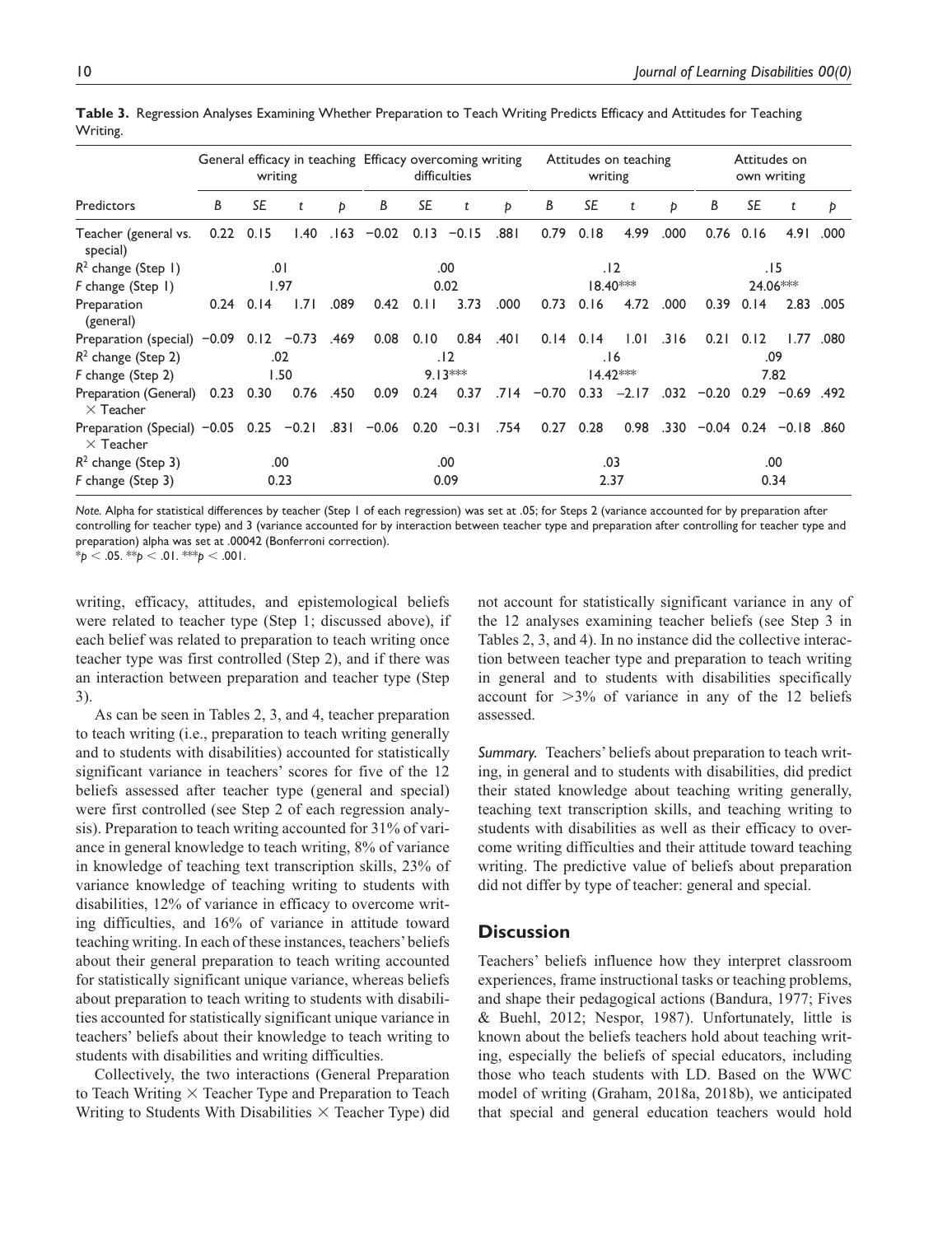|                                                                                                                                                                                                       |             |                      | Fixed development/knowledge |               |         | process                    | Development via effort/ |   |            | knowledge<br>Expert  |      |         | Incremental<br>$\Omega$ |      |             | Incremental<br>writing |            |
|-------------------------------------------------------------------------------------------------------------------------------------------------------------------------------------------------------|-------------|----------------------|-----------------------------|---------------|---------|----------------------------|-------------------------|---|------------|----------------------|------|---------|-------------------------|------|-------------|------------------------|------------|
| Predictors                                                                                                                                                                                            | ≏           | 5F                   |                             | $\mathbf{a}$  | ≏       | SE                         |                         | Þ | ≏          | SE                   | Þ    | ≏       | SE                      | م    | ⊴           | SE                     | Þ          |
| Teacher (general vs.<br>special)                                                                                                                                                                      |             | $0.04$ $0.12$ $0.32$ |                             |               | 52 0.26 | $\frac{1}{2}$              | 2.33                    |   | $-0.32$    | $0.15 -2.11$         | 036  |         | $0.24$ $0.18$ 1.33 .186 |      | 0.21        | $0.12$ 1.71            | <b>680</b> |
| R <sup>2</sup> change (Step 1)                                                                                                                                                                        |             |                      |                             |               |         | Ś.                         |                         |   |            | C <sub>O</sub>       |      |         | $\overline{Q}$          |      |             | S                      |            |
| F change (Step 1)                                                                                                                                                                                     |             |                      | 0.10                        |               |         | $5.45*$                    |                         |   |            | 4.46*                |      |         | $\frac{34}{3}$          |      |             | 2.19                   |            |
| Preparation (general)                                                                                                                                                                                 | 0.08        |                      | $0.11$ 0.74                 | .463          | 0.23    | $0.10$ 2.26                |                         |   | 026 0.00   | $0.14 - 0.03$        | .980 | 0.21    | $0.17$ 1.24             | .218 | 0.17        | $141$ 48 .141          |            |
| Preparation (special)                                                                                                                                                                                 | $-0.05$     |                      | $0.10 - 0.52$               | $-0.06$       |         | $0.09 - 0.71$              |                         |   | $-0.09$    | $0.12 - 0.70$        | 487  | 0.16    | $0.14$ 1.15             | 253  | $-0.05$     | $0.10 - 0.53$ .579     |            |
| R <sup>2</sup> change (Step 2)                                                                                                                                                                        |             |                      |                             |               |         | Š.                         |                         |   |            | S                    |      |         | S                       |      |             | S                      |            |
| F change (Step 2)                                                                                                                                                                                     |             |                      | 32                          |               |         | 2.55                       |                         |   |            | $\frac{8}{2}$        |      |         | 2.05                    |      |             | 2.19                   |            |
| Preparation (General)<br>$\times$ Teacher                                                                                                                                                             | $rac{4}{5}$ | $0.23$ 1.77          |                             | $-0.26$       |         | $0.21 - 1.24$              |                         |   | 2170.19    | 0.30 0.63            | 530  | $-0.86$ | $0.34 - 2.51$           | .013 | $rac{8}{9}$ | 0.24 -0.75             | .456       |
| Preparation (Special) × 0.04<br>Teacher                                                                                                                                                               |             | $0.19$ $0.21$        |                             | $.834 - 0.03$ |         | $\frac{8}{10}$             | $-0.18$                 |   | 859 - 0.08 | $0.25 - 0.33$        | .742 | 0.25    | $0.29$ $0.87$           | .384 | $-0.07$     | $0.20 - 0.36$ .716     |            |
| R <sup>2</sup> change (Step 3)<br>F change (Step 3)                                                                                                                                                   |             |                      | <b>1.95</b>                 |               |         | 0.98<br>$\overline{\circ}$ |                         |   |            | S.<br>$\frac{2}{10}$ |      |         | 3.15<br>S               |      |             | 2.13                   |            |
|                                                                                                                                                                                                       |             |                      |                             |               |         |                            |                         |   |            |                      |      |         |                         |      |             |                        |            |
| Note. Alpha for statistical differences by teacher (Step I of each regression) was set at .05; for Steps 2 (variance accounted for by preparation after controlling for teacher type) and 3 (variance |             |                      |                             |               |         |                            |                         |   |            |                      |      |         |                         |      |             |                        |            |

accounted for by interaction between teacher type and preparation after controlling for teacher type and preparation) alpha was set at .00042 (Bonferroni correction).

\**p* < .05. \*\**p* < .01. \*\*\**p* < .001.

| I<br>I<br>non'                                   |  |
|--------------------------------------------------|--|
| $\overline{a}$<br>Ï<br>$\ddot{\phantom{a}}$<br>l |  |
| ١<br>ĺ<br>j<br>I                                 |  |
| )<br>;                                           |  |
| į<br>j<br>i                                      |  |
| ׇ֚֓֡                                             |  |
| l<br>l able 4.<br>l                              |  |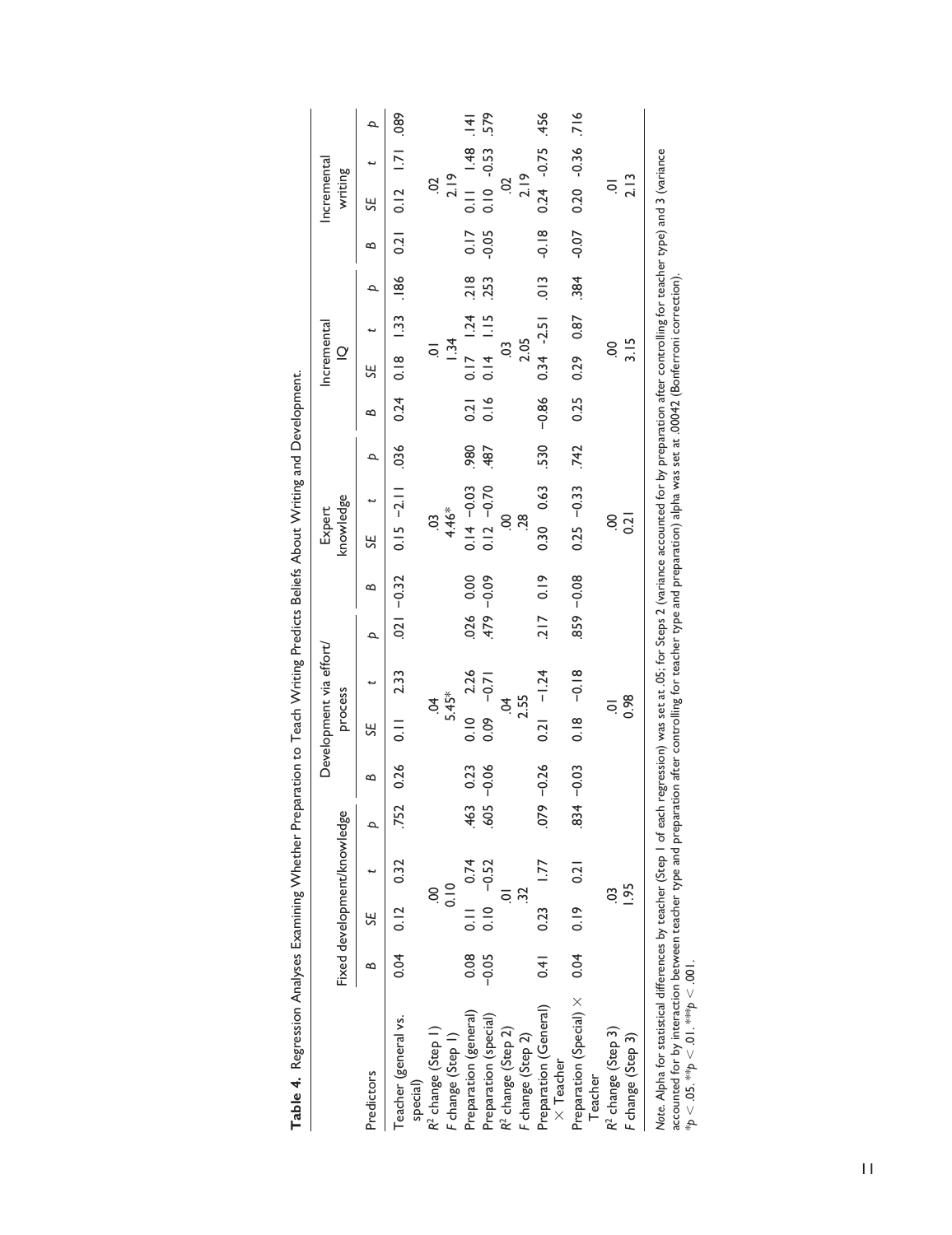different beliefs about writing and teaching writing. Our findings were generally consistent with this prediction, as the writing beliefs of special and general educators participating in the current study differed in important ways.

General educators believed that they were better prepared than special educators to teach writing generally, and they were more positive about their own efforts to learn how to teach this skill. They were also more likely to report that they were more knowledgeable about how to teach writing effectively, and held more positive attitudes about teaching writing and their own writing capabilities than their special education peers. Finally, general education teachers placed greater emphasis than special education teachers on the idea that writing developed through effort and process, but they were less likely to think that writing knowledge came from experts, placing greater emphasis on the importance of their own knowledge about writing.

These findings raise multiple concerns about special education teachers' beliefs about writing and writing instruction. This includes the beliefs of special education teachers who teach students with LD, which included the special educators in this study. It is not unreasonable to expect that specialists working with children experiencing problems learning academic skills like writing should believe they are better trained and more knowledgeable, more positive about teaching and their teaching capabilities, more likely to believe that development is flexible and malleable, and more likely to believe they are a pertinent source of knowledge about teaching than general educators who are prepared and expected to fill a more general teaching role (Zigmond & Kloo, 2017). Undoubtedly, any parent whose child with LD is provided services by an educational specialist would agree with this assessment. Moreover, and contrary to our hypotheses, special and general educators did not statistically differ in their beliefs about their preparation and knowledge to teach writing to students with disabilities, efficacy for teaching writing, beliefs about the fixed nature of writing development/knowledge or the malleability of writing and intelligence.

For special education teachers who teach students with LD to serve effectively as a specialist in a complex academic domain like writing, they need to be well prepared and knowledge about how to teach writing in general and to children who experience difficulty learning how to write (Graham, Harris, & Larsen, 2001). This should be reflected in their beliefs, as such beliefs influence how much time and the types of instruction teachers devote to teaching writing (e.g., Brindle et al., 2016; Graham et al., 2021; Margarida et al., 2016). Moreover, if special education teachers are to maximize the success of students with disabilities as writers, they need to be positive about writing and their desire and capabilities to teach it. Students who experience difficulty with writing are more likely to respond positively to teachers who are efficacious and enjoy teaching writing (Graham & Harris, 2002b), while teachers' with a greater sense of self-efficacy and more positive attitudes have a stronger impact on students' academic growth (Ekholm et al., 2018; Zee & Koomen, 2016).

It is further important that special education teachers expect and project the belief that each child they teach, including students with LD, will become a strong writer (Graham & Harris, 2002a). Such beliefs are more likely when teachers assume that development is malleable and not fixed (Dweck, 1999). Teachers who have a growth mindset believe that learning can improve as a result of effort, increasing the possibilities that they transmit such beliefs to their students. Just as importantly, such epistemological beliefs predict how frequently teachers, special and general, employ effective writing practices (Graham, Harris, Fink, & MacArthur, 2001; Hsiang et al., 2020). Finally, because special education teachers act as a resource to general education teachers, serving as an instructional expert (Zigmond & Kloo, 2017), it is important that they are particularly positive about their writing and teaching writing beliefs, as it harder to place much faith in the advice of a specialist who is less positive than you are.

Additional research is needed to replicate our findings that special and general education teachers evidenced different beliefs about writing and writing instruction. This includes extending such investigations to middle and high school special and general education teachers as well as special education teachers working with other populations of students with disabilities (e.g., autism, intellectual disabilities). Assuming that similar findings are obtained in future investigations, it is important to explore why special and general education teachers hold different beliefs about writing. This includes determining if differences are due to the divergent roles and responsibilities of these two types of teachers (e.g., specialist vs. generalist or individual vs. group instructional orientation; Zigmond & Kloo, 2017) as well as differences in how they are prepared to teach writing and to teach in general. Moreover, beliefs are malleable (Fives & Buehl, 2012), and research is needed to identify procedures that help both special and general education teachers develop more positive beliefs about writing and teaching it.

# *Epistemological Beliefs*

On a more favorable note, the special and general education teachers in this study expressed positive and relatively strong epistemological beliefs about writing development and knowledge. They moderately agreed that writing development was a consequence of effort/process and that writing as well as intelligence were malleable. They also moderately disagreed that writing development/knowledge was fixed. This is particularly encouraging, as it suggests that these beliefs may not lead special and general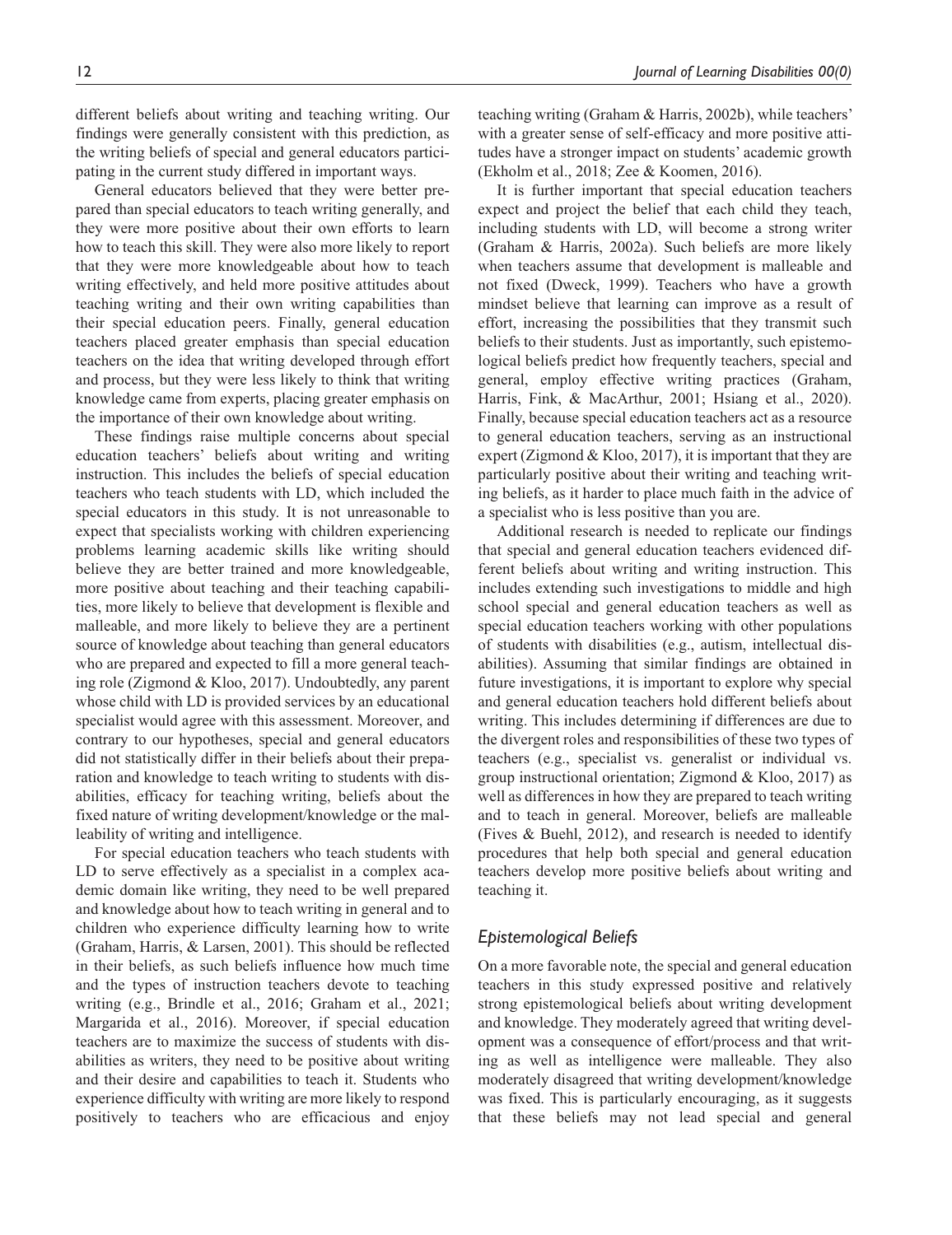education teachers to set low expectations for students' writing development. Additional research is needed, however, to better explore this proposition, as our epistemological measures were not directly focused on students with disabilities, and we did not specifically examine teachers' expectations for these children.

Special and general education teachers in this study had similar epistemological beliefs about writing development being fixed and that writing knowledge comes from experts as did teachers in other studies in the United States and the Greater China region (Graham et al., 2021; Graham, Hsiang, et al., in press; Hsiang et al., 2020). However, they placed greater emphasis on the contention that writing development was a consequence of effort/process than elementary grade teachers of children who were deaf and hard of hearing in a prior investigation (Graham et al., 2021) and primary grade general education teachers in studies involving teachers in the United States, Taiwan, and Shanghai (Graham, Hsiang et al., in press; Hsiang et al., 2020). Thus, future research is needed to further examine such similarities and differences, exploring if they are related to teachers' roles, instructional situations, characteristics of the students they teach, and cultural differences. Research is also needed to explore how such epistemological beliefs about writing develop and how they can be modified in a positive fashion.

*Beliefs about preparation and knowledge to teach writing.* Special and general education teachers' beliefs about their preparation to teach writing were not particularly positive. Both groups of teachers reported they received minimal preparation to teach writing to students with disabilities, and they rated their own efforts to increase their preparation as minimal. Although general education teachers indicated their general preparation to teach writing was adequate, special education teachers rated this preparation as minimal. These outcomes were consistent with previous studies showing that elementary grade teachers often view their preparation as inadequate (e.g., De Smedt et al., 2016; Rietdijk et al., 2018) or both inadequate and adequate depending on whether they are describing their preservice, in-service, or personal preparation (e.g., Gilbert & Graham, 2010). They differ, however, from the findings from a study with teachers of deaf and hard of hearing children where participating teachers indicated their preparation was exceptional or adequate.

Both special and general education teachers in this study slightly agreed they possessed knowledge of effective writing practices for teaching writing to students with disabilities and teaching text transcriptions skills. General education teachers moderately agreed that they were knowledgeable about teaching writing in general, but special education teachers professed only slight agreement with this proposition. Given that so many of the participating teachers were

certified to teach students in their respective area (83% and 88% of special and general education teachers, respectively), had completed an advanced degree (62% and 65% of special and general education teachers, respectively), and were experienced teachers (mean years teaching of 12.28 and 9.76 years, respectively), it seems unlikely that these specific markers of teachers' development can adequately or fully explain why beliefs about preparation and knowledge were so modest. A more likely explanation involves how little emphasis was placed on writing in teachers' preservice teacher preparation programs. The vast majority of teachers (over 80%) reported they had never taken a college course dedicated specifically to teaching writing or a practicum where writing was emphasized (over 70% of teachers). The lack of preservice preparation to teach writing reported by teachers in this study is not an anomaly. Similar findings have been reported in other investigations (see Brindle et al., 2016; Myers et al., 2016).

Poor preservice preparation is not the only possible explanation for teachers' modest beliefs about their preparation and knowledge to teach writing in this study. Participating teachers rated their own efforts to better prepare themselves to teach writing as minimal. This stands in contrast to national studies where teachers were more positive about their personal efforts to become better writing teachers (e.g., Gilbert & Graham, 2010). In any event, research is needed to determine if enhanced preservice, inservice, and personal efforts for learning how to teach writing can result in a positive change in teachers' beliefs about the adequacy of their training and the strength of their knowledge to teach writing generally and to students with disabilities specifically. Furthermore, our measures of knowledge to teach writing were based on self-report. It is possible that one or both groups of teachers over-rated what they actually know. There is an urgent need for measures that test knowledge more directly.

*Efficacy beliefs and attitudes.* Special and general education teachers in this study slightly agreed that they were confident about their capabilities to teach writing in general and to overcome students' writing difficulties. Participating special education teachers' efficacy scores were less positive than general education teachers' scores in several other studies (Cutler & Graham, 2008; Gilbert & Graham, 2010), but consistent with teachers' self-efficacy scores in the majority of available studies (e.g., Brindle et al., 2016; De Smedt et al., 2016; Rietdijk et al., 2018), including a study with teachers of students identified as deaf and hard of hearing (Graham et al., 2021).

Special education teachers' in our study slightly agreed they liked to teach writing and write. This was consistent with the only other study we located examining such attitudes with other teachers of children with disabilities (i.e., Graham et al., 2021). General education teachers in contrast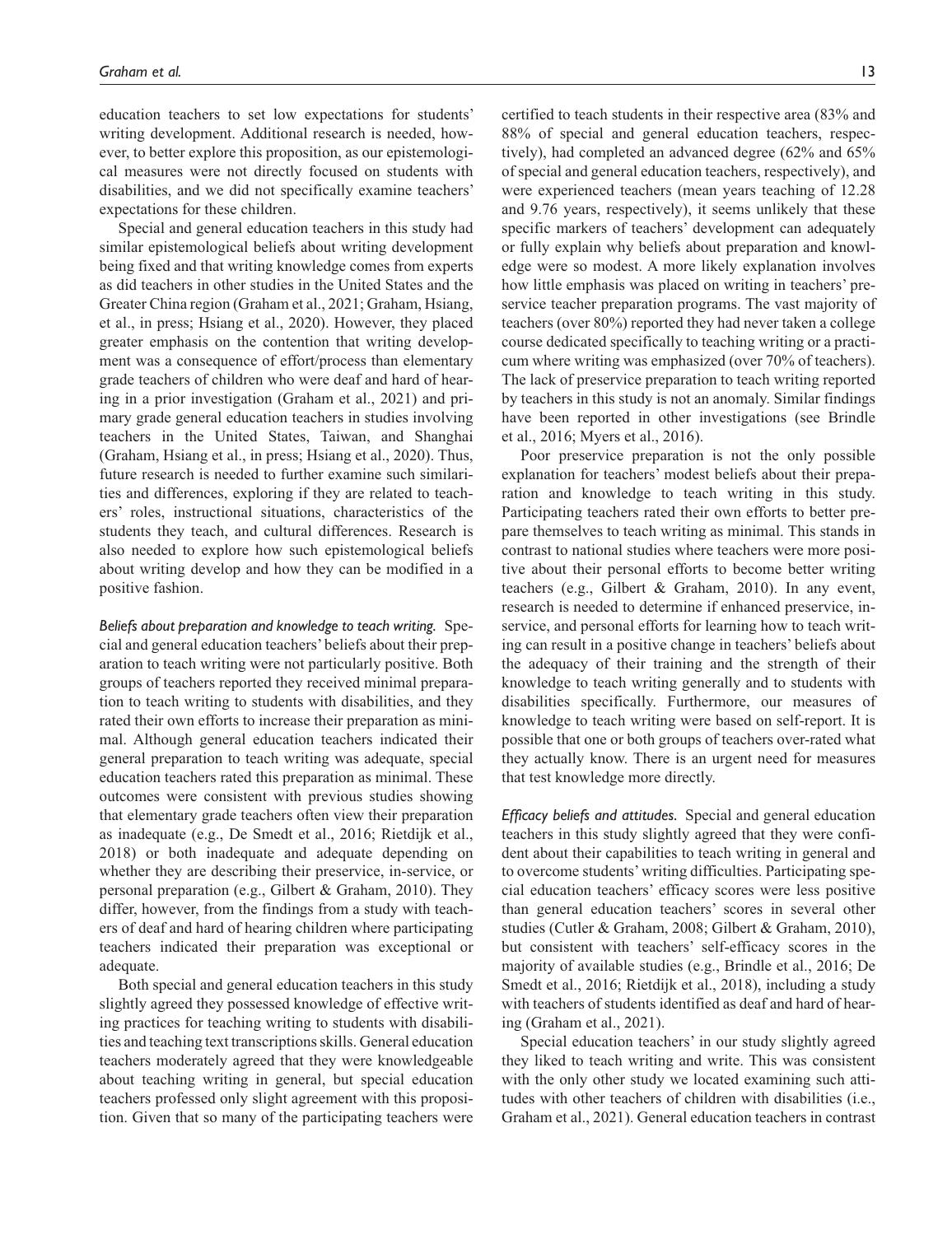moderately agreed that they liked to teach writing and write. This differs from most previous studies (e.g., Brindle et al., 2016; De Smedt et al., 2016; Gilbert & Graham, 2010) where these general education teachers slightly agreed with such sentiments (see Cutler & Graham, 2008 and Dockrell et al., 2016 for exceptions).

Additional research is needed to explore why special and general education teachers are not more positive about efficacy for teaching writing, and special education teachers possess lukewarm attitudes toward teaching writing and their own writing. This includes studies designed to examine possible mechanisms for increasing such beliefs. A particularly promising approach is to provide teachers with additional instruction in how to teach writing, as previous studies have shown that professional development (Dillard, 2004) and method courses (Oh, 2011) on literacy instruction can enhance efficacy to teach writing. We suspect that such instruction will positively boost teachers' attitudes.

# *Preparation to Teach Writing Predicts Teachers' Beliefs About Writing*

Based on the WWC model of writing (Graham, 2018a, 2018b, in press), we anticipated that teachers' beliefs about preparation (generally and for students with disabilities specifically) would account for statistically significant variability in the other writing beliefs assessed in this study. We further expected these associations would be differentially affected by type of teacher (special and general).

The first proposition, beliefs about preparation predict other beliefs about writing, was supported, providing evidence consistent with the WWC tenet that beliefs about writing are interrelated. Participating teachers' beliefs about preparation predicted teachers' beliefs about their level of knowledge to teach writing generally, efficacy to overcome students' writing difficulties, attitudes toward teaching writing and their own writing, and beliefs about the malleability of writing and intelligence. Although these outcomes are correlational, they are consistent with recommendations made earlier that improving preparation to teach writing may enhance other beliefs like efficacy, attitudes, and knowledge of effective writing practices. We anticipate that such instruction would have both direct and indirect effects on teacher beliefs, as increased preparation would enhance teachers' beliefs about their preparation, which in turn would influence other beliefs about writing such as efficacy, attitudes, and so forth. Research is needed to test this proposition with both special and general education teachers.

The second proposition, that associations between beliefs about preparation and other writing beliefs are moderated by teacher type, was not supported in this study. There were no instances where this was the case in the 12 analyses conducted.

The findings from the current study generally support propositions in the WWC model (Graham, in press) about teachers and their beliefs. Consistent with and supporting the model, teachers whose experiences differed in terms of contextual factors involving purposes, roles, and governance expressed different beliefs about preparation, efficacy, attitudes, and epistemology. Also, consistent with and supporting the WWC model, beliefs about preparation predicted beliefs about knowledge of how to teach writing, efficacy to overcome writing difficulties, and attitude toward teaching writing. However, our findings made it clear that teachers who experience different contextual factors did not differ on all of their beliefs about writing. Furthermore, while one type of belief (i.e., preparation) may predict other beliefs about writing (e.g., knowledge), this was not always the case. Finally, relationships between beliefs may be unrelated to contextual differences between teachers, as special and general education teachers evidenced similar relationships between how preparation predicted other writing beliefs. Additional research is needed to replicate the current findings, but they do illustrate that a more nuanced WWC model is likely to emerge as more investigations are undertaken.

### *Limitations*

Although the study included over 140 teachers, these teachers were not randomly selected from the general population as they were included within a larger multi-year study. The study was also based on self-report data, which assumes that teachers can and did accurately report what they believed. There is evidence that teachers can accurately answer questions about how they teach literacy (e.g., Bridge & Hiebert, 1985), which suggests that teachers should also be forthcoming when answering questions about their literacy beliefs. We further included special and general education teachers working on writing with students with disabilities in the same schools. Although our sampling criteria provided some control for the influence of context when comparing teachers' beliefs, it did and cannot control for all contextual differences between the two groups of teachers. These aforementioned issues should be considered when interpreting the findings of this investigation.

### *Practical Implications*

Caution must always be taken when drawing practical implications from exploratory data sources (i.e., descriptive and correlational). Nevertheless, the initial findings reported here raise some concerns. Notably, close to 80% of the special and general education teachers in this study did not take a single course in college on how to teach writing or focus on writing instruction within their preservice field experiences. Concerns such as these about preservice education to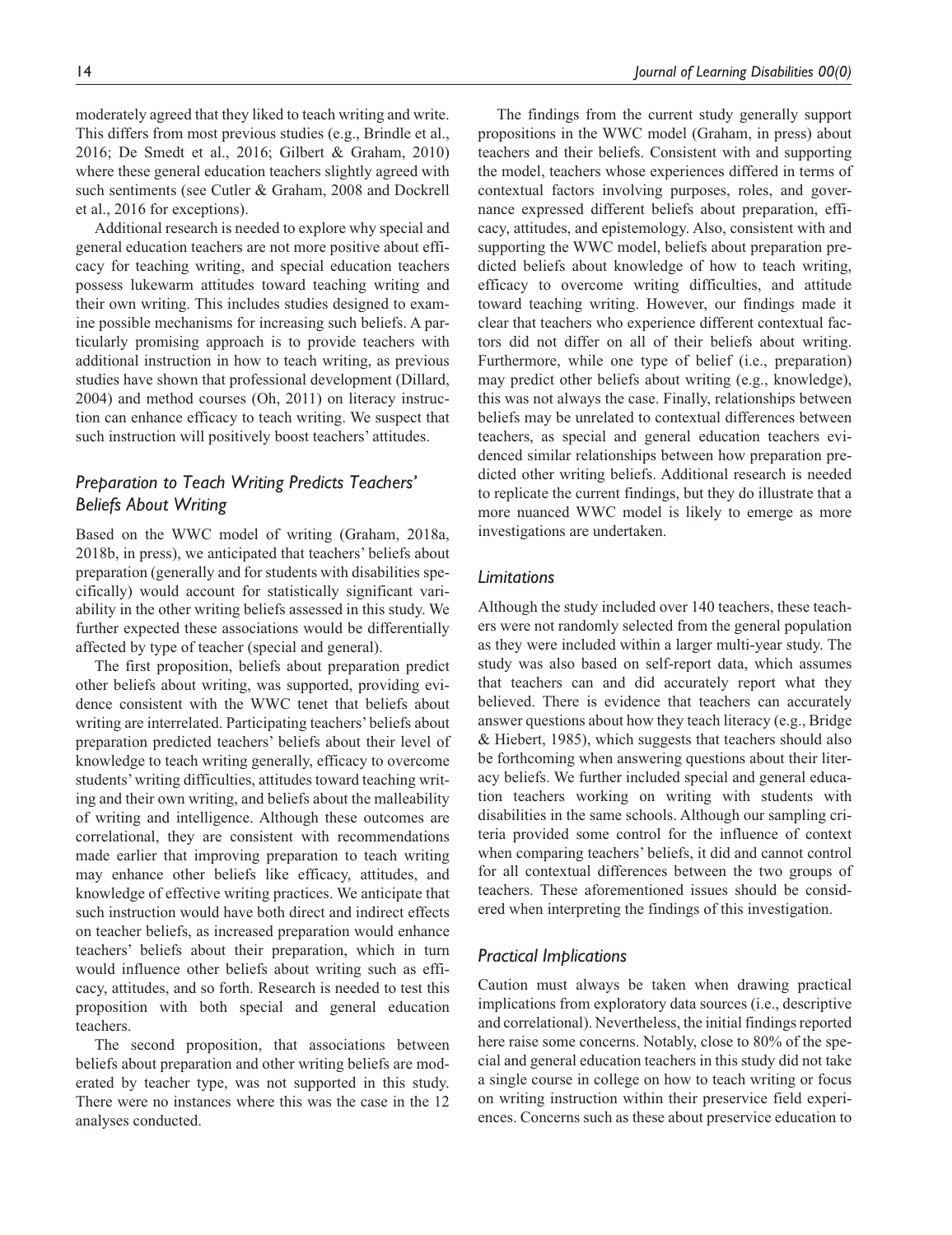teach writing are not new (see Brindle et al., 2016; Myers et al., 2016). If students with and without disabilities are to receive writing instruction that addresses their needs, colleges of education must ensure that their graduates have been trained to effectively provide evidence-based writing instruction. Improving preservice teachers' skill sets for teaching writing will require a commitment to providing adequate coursework (i.e., a course focused on writing instruction similar to preparation in other academic domains) or more strategic practicum experiences teaching writing. Teacher preparation programs have considerable courses and accreditation requirements, but the well-documented need to improve writing performance in U.S. schools indicates a sense of urgency around initiatives to improve writing instruction. As Graham (2019) noted, we need better systems for preparing teachers to teach writing, and this includes the improvement of preservice preparation programs. If university programs cannot meet this challenge, then school districts have the responsibility that all teachers acquire the skills needed to provide children with the writing instruction they deserve.

A second concern involves our findings that special education teachers expressed fewer positive beliefs than their general education counterparts on multiple aspects of writing and writing instruction. These findings are particularly troubling, as special education teachers operate as instructional experts and consultants in schools (Zigmond & Kloo, 2017), directly teaching academic skills to students with disabilities and providing advice and instructional assistance to general education teachers as well. Negative beliefs about preparation, lukewarm convictions about teaching capabilities, meager delights in the prospect of teaching, and tepid views of one's own knowledge is not a prescription for success for special education teachers, the students they serve, or the general education teachers they advise.

Although general education teachers had more positive attitudes about writing and writing instruction than special education teachers in multiple areas, they also evidenced considerable room for growth. They expressed negative views about the adequacy of their preparation to teach writing to students with disabilities, and they only slightly agreed they possessed knowledge of instructional writing practices for teaching writing to these students. They were negative about the adequacy of their personal preparation to teach writing, and only slightly confident in their capabilities to teach writing in general or overcome writing difficulties.

The beliefs that teachers of children, in general, and students with LD, in particular, bring to the classroom are important determinants of students' success. They influence how teachers interpret classroom events as well as frame and determine the instructional actions they take (Bandura, 1977; Fives & Buehl, 2012; Nespor, 1987). Preservice and in-service preparation not only needs to provide teachers with the knowledge and skills needed to teach writing and

other academic skills effectively, it is essential that these programs help teachers develop positive beliefs about the subjects they teach, their preparation and teaching capabilities, and their students' abilities to learn and grow. This requires that such programs, ones for special and general education teachers, devote more time and effort to these endeavors. We believe that this is time well spent, as illustrated by studies of teacher efficacy, which show that more self-efficacious teachers are better teachers whose students are more motivated and evidence higher scores on academic assessments (Zee & Koomen, 2016).

Finally, we developed several new measures for this study. This included the measures assessing knowledge of teaching writing and the measure assessing implicit theories about the malleability of writing. We also subjected the 11 writing preparation items from Brindle et al. (2016) to factor analysis. This had not been done before. Additional research is needed to verify the factor structure and reliability of these instruments. The factor analysis of attitude toward writing and teaching writing was consistent with previous investigations (Brindle et al., 2016; Graham, Hsiang et al., in press; Hsiang et al., 2020). However, the items on the self-efficacy scale have resulted in a one-factor structure in some studies (e.g., Brindle et al., 2016) and a two-factor structure in others (e.g., Graham, Hsiang et al., in press), as it did here. Likewise, the factor structure of the writing epistemology scale has evidence that some differences in factor structure depended on who completed it (e.g., students from the United States and China; Graham, Hsiang, et al., in press). As a result, additional research is needed to further explore the structure and reliability of these scales and possible explanations for observed differences.

In summary, the findings from this study raise substantial concerns about the preparation to teach writing general and special education teachers receive in their preservice program. The study also provided evidence that special education teachers are less positive than their general education counterparts about their preparation to teach writing, attitudes toward teaching writing, their own writing capabilities, and the belief that writing develops through effort and process. These issues must be addressed by the profession if students with and without disabilities are to receive the writing instruction they deserve.

### **Declaration of Conflicting Interests**

The author(s) declared no potential conflicts of interest with respect to the research, authorship, and/or publication of this article.

### **Funding**

The author(s) disclosed receipt of the following financial support for the research, authorship, and/or publication of this article: The research reported here was supported by the Institute of Education Sciences, U.S. Department of Education, through Grant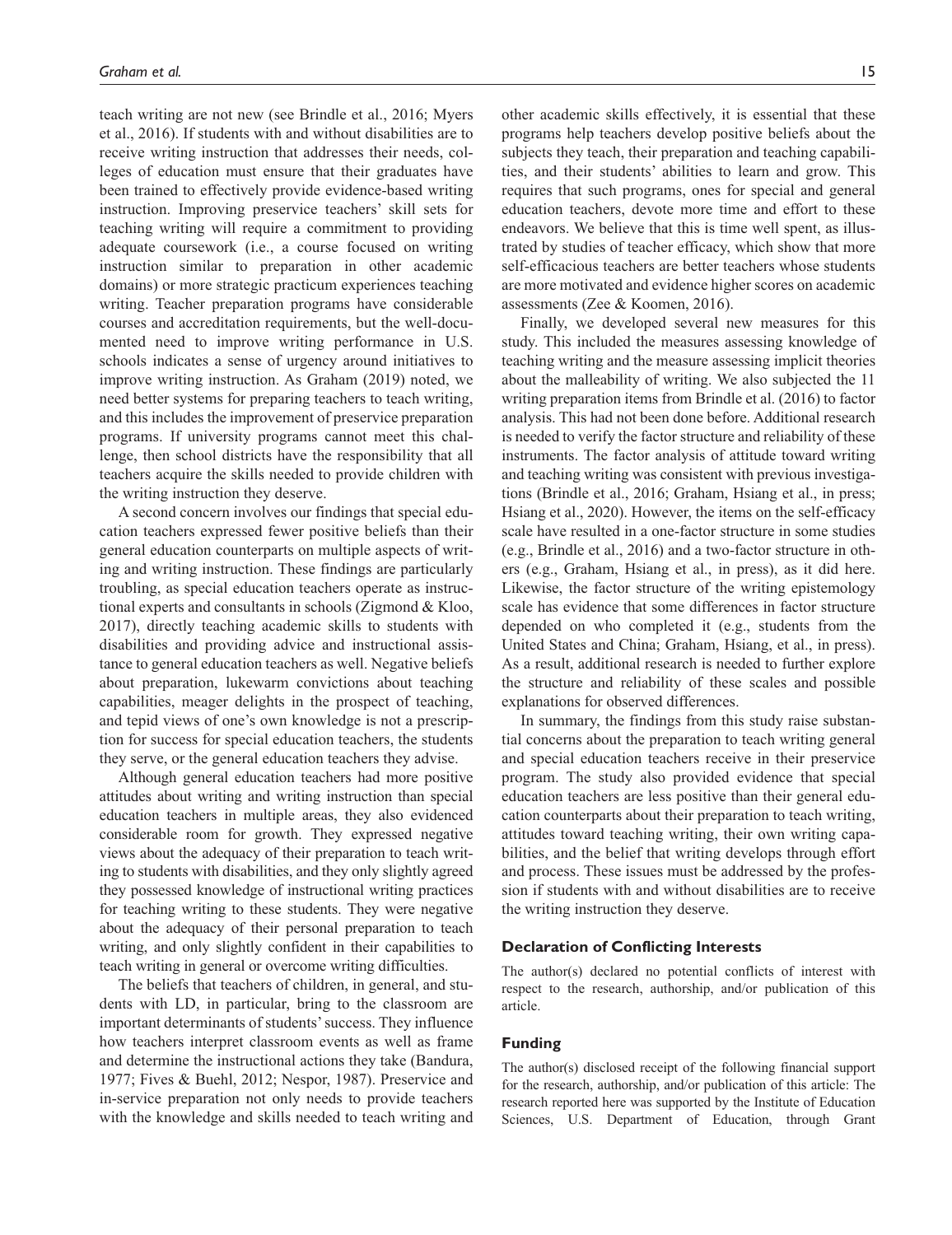R324A170086 to the Texas State University. The opinions expressed are those of the authors and do not represent the views of the Institute or the U.S. Department of Education.

### **ORCID iD**

Stephen Ciullo <https://orcid.org/0000-0001-6092-8159>

### **References**

- Bandura, A. (1977). Self-efficacy: Toward a unifying theory of behavior change. *Psychological Review*, *84*(2), 191–215. <https://doi.org/10.1037/0033-295X.84.2.191>
- Bangert-Drowns, R., Hurley, M., & Wilkinson, B. (2004). The effects of school-based writing-to-learn interventions on academic achievement: A meta-analysis. *Review of Educational Research*, *74*(1), 29–58. <https://doi.org/10.3102/00346543074001029>
- Bazerman, C., Applebee, A. N., Berninger, V. W., Brandt, D., Graham, S., Matsuda, P. K., Murphy, S., Rowe, D. W., & Schleppegrell, M. (2017). Taking the long view on writing development. *Research in the Teaching of English*, *51*(3), 351–360.<https://www.jstor.org/stable/44821267>
- Billingsley, B., & Bettini, E. (2017). Improving special education teacher quality and effectiveness. In J. Kauffman, D. Hallahan, & P. Pullen (Eds.), *Handbook of special education* (2nd ed., pp. 501–520). Routledge.
- Bridge, C. A., & Hiebert, E. H. (1985). A comparison of classroom writing practices, teachers' perceptions of their writing instruction, and textbook recommendations on writing practices. *The Elementary School Journal*, *86*(2), 155–172. <https://doi.org/10.1086/461440>
- Brindle, M., Graham, S., Harris, K. R., & Hebert, M. (2016). Third and fourth grade teacher's classroom practices in writing: a national survey. *Reading and Writing: An Interdisciplinary Journal*, *29*(5), 929–954. [https://doi.org/10.1007/s11145-](https://doi.org/10.1007/s11145-015-9604-x) [015-9604-x](https://doi.org/10.1007/s11145-015-9604-x)
- Chan, K., & Elliott, R. G. (2004). Relational analysis of personal epistemology and conceptions about teaching and learning. *Teaching and Teacher Education*, *20*(8), 817–831. [https://doi.](https://doi.org/10.1016/j.tate.2004.09.002) [org/10.1016/j.tate.2004.09.002](https://doi.org/10.1016/j.tate.2004.09.002)
- Cochran-Smith, M., & Zeichner, K. (Eds.). (2005). *Studying teacher education: The report of the AERA Panel on research and teacher education*. American Educational Research Association.
- Cutler, L., & Graham, S. (2008). Primary grade writing instruction: A national survey. *Journal of Educational Psychology*, *100*(4), 907–919.<https://doi.org/10.1037/a0012656>
- De Smedt, F., van Keer, H., & Merchie, E. (2016). Student, teacher, and class-level correlates of Flemish late elementary school children's writing performance. *Reading & Writing: An Interdisciplinary Journal*, *29*(5), 833–868. [https://doi.](https://doi.org/10.1007/s11145-015-9590-z) [org/10.1007/s11145-015-9590-z](https://doi.org/10.1007/s11145-015-9590-z)
- Dillard, S. (2004). *A study of the impact of the Mississippi Writing project Summer Institute on teacher efficacy in writing* [Doctoral dissertation, Mississippi State University]. Mississippi State University Libraries Institutional Repository. <https://scholarsjunction.msstate.edu/td/296>
- Dockrell, J., Marshall, C., & Wyse, D. (2016). Teachers' reported practices for teaching writing in England. *Reading & Writing*, *29*, 409–434. <https://doi.org/10.1007/s11145-015-9605-9>
- Dweck, C. (1999). *Self-theories: Their role in motivation, personality, and development*. Psychology Press.
- Dweck, C., & Leggett, E. (1988). A social-cognitive approach to motivation and personality. *Psychological Review*, *95*(2), 256–273.<https://doi.org/10.1037/0033-295X.95.2.256>
- Ekholm, E., Zumbrunn, S., & De-Busk-Lane, M. (2018). Clarifying an elusive construct: A systematic review of writing attitudes. *Educational Psychology Review*, *30*(3), 827–856. [https://doi.](https://doi.org/10.1007/s10648-017-9423-5) [org/10.1007/s10648-017-9423-5](https://doi.org/10.1007/s10648-017-9423-5)
- Fives, H., & Buehl, M. M. (2012). Spring cleaning for the "messy" construct of teachers' beliefs: What are they? Which have been examined? What can they tell us? In K. R. Harris, S. Graham, & T. Urdan (Eds.), *APA educational psychology handbook: Vol. 2. Individual differences and cultural and contextual factors* (pp. 471–499). American Psychological Association.
- Gilbert, J., & Graham, S. (2010). Teaching writing to elementary students in grades 4 to 6: A national survey. *Elementary School Journal*, *110*(4), 494–518.<https://doi.org/10.1086/651193>
- Graham, S. (2018a). A revised writer(s)-within-community model of writing. *Educational Psychologist*, *53*(4), 258–279. [https://](https://doi.org/10.1080/00461520.2018.1481406) [doi.org/10.1080/00461520.2018.1481406](https://doi.org/10.1080/00461520.2018.1481406)
- Graham, S. (2018b). A writer(s) within community model of writing. In C. Bazerman, V. Berninger, D. Brandt, S. Graham, J. Langer, S. Murphy, P. Matsuda, D. Rowe, & M. Schleppegrell (Eds.), *The lifespan development of writing* (pp. 271–325). National Council of English.
- Graham, S. (2019). Changing how writing is taught. *Review of Research in Education*, *43*(1), 277–303. [https://doi.org/10.31](https://doi.org/10.3102%2F0091732X18821125) [02%2F0091732X18821125](https://doi.org/10.3102%2F0091732X18821125)
- Graham, S., Collins, A., & Rigby-Wills, H. (2017). A metaanalysis examining the writing characteristics of students with learning disabilities and normally achieving peers. *Exceptional Children*, *83*(2), 199–218. [https://doi.org/10.117](https://doi.org/10.1177%2F0014402916664070) [7%2F0014402916664070](https://doi.org/10.1177%2F0014402916664070)
- Graham, S., Fishman, E., Reid, R., & Hebert, M. (2016). Writing characteristics of students with ADHD and their normally achieving peers. *Learning Disabilities Research & Practice*, *31*(2), 75–89.<https://doi.org/10.1111/ldrp.12099>
- Graham, S., & Harris, K. R. (2002a). Prevention and intervention for struggling writers. In M. Shinn, G. Stoner, & H. Walker. (Eds.), *Interventions for academic and behavior problems II: Preventive and remedial approaches* (pp. 589–610). National Association of School Psychologists.
- Graham, S., & Harris, K. R. (2002b). The road less traveled: Prevention and intervention in written language. In K. Butler & E. Silliman (Eds.), *Spelling, reading, and writing in children with language learning disabilities* (pp. 199–217). Erlbaum .
- Graham, S., Harris, K. R., Fink, B., & MacArthur, C. (2001). Teacher efficacy in writing: A construct validation with primary grade teachers. *Scientific Study of Reading*, *5*(2), 177– 202. [https://doi.org/10.1207/S1532799Xssr0502\\_3](https://doi.org/10.1207/S1532799Xssr0502_3)
- Graham, S., Harris, K. R., & Larsen, L. (2001). Prevention and intervention of writing difficulties for students with Learning Disabilities. *Learning Disabilities Research & Practice*, *16*(2), 74–84.<https://doi.org/10.1111/0938-8982.00009>
- Graham, S., Harris, K.R., MacArthur, C., & Fink Chorzempa, B. (2003). Primary grade teachers' instructional adaptations for weaker writers: A national survey. *Journal of Educational Psychology*, *95*, 279–293.
- Graham, S., Harris, K.R., & Santangelo, T. (2015). Research-based writing practices and the common core: Meta-analysis and meta-synthesis. *Elementary School Journal*, *115*, 498–522.